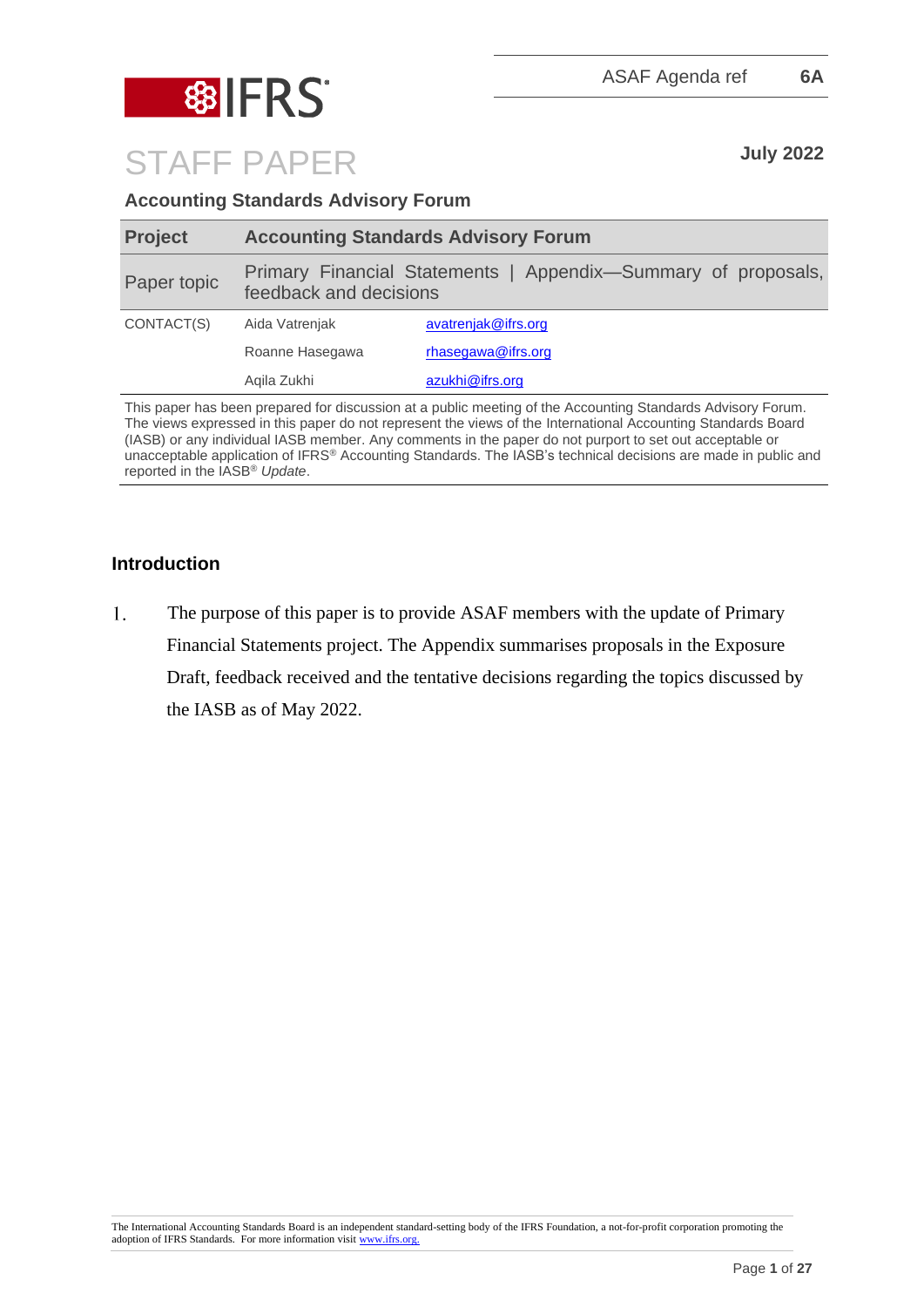## **Appendix—Summary of proposals, feedback and tentative decisions**

| <b>Topic and ref</b>                                                                                                                                                                                             | <b>Summary of proposals</b>                                                                                                                                                                                                                                                                                                                                                                                                            | <b>Summary of feedback</b>                                                                                                                                                                                                                                                                                                                                                                                                                                                                                                                                                                                         | <b>Tentative decisions</b>                                                                                                                                                                                                                                                                                                                                                                                                                                                                                                                        |
|------------------------------------------------------------------------------------------------------------------------------------------------------------------------------------------------------------------|----------------------------------------------------------------------------------------------------------------------------------------------------------------------------------------------------------------------------------------------------------------------------------------------------------------------------------------------------------------------------------------------------------------------------------------|--------------------------------------------------------------------------------------------------------------------------------------------------------------------------------------------------------------------------------------------------------------------------------------------------------------------------------------------------------------------------------------------------------------------------------------------------------------------------------------------------------------------------------------------------------------------------------------------------------------------|---------------------------------------------------------------------------------------------------------------------------------------------------------------------------------------------------------------------------------------------------------------------------------------------------------------------------------------------------------------------------------------------------------------------------------------------------------------------------------------------------------------------------------------------------|
| December<br>2020<br><b>AP21B</b><br><b>Subtotals and</b><br>categories -<br>general<br>model<br>March 2021<br><b>AP21A</b><br><b>Subtotals in</b><br>the statement                                               | <b>Subtotals</b><br>A1. The Exposure Draft proposed that an<br>entity presents the following new<br>subtotals in the statement of profit or loss<br>(paragraph 60 of the Exposure Draft):<br>operating profit or loss (operating profit);<br>a)<br>operating profit or loss and income and<br>b)<br>expenses from integral associates and<br>joint ventures; and<br>profit or loss before financing and income<br>$\mathbf{c}$<br>tax. | <b>Subtotals</b><br>Most respondents agreed with the proposals to<br><b>B</b> 1.<br>introduce defined subtotals in the statement of<br>profit or loss. They think the proposals have the<br>potential to result in useful information and<br>improve comparability between entities.<br>Many respondents agreed with the proposals to<br><b>B2.</b><br>define the operating category as a residual<br>category. However, some respondents disagreed<br>with defining the operating category as a residual<br>category and preferred a 'positive' or 'direct'<br>definition because they disagreed with the content | Subtotals-operating profit<br>Confirmed proposals<br>C1. The IASB tentatively confirmed that entities would be required<br>to present an operating profit subtotal in the statement of profit<br>or loss and not to develop a direct definition of operating profit.<br>Subtotals-profit before financing and income tax<br>Confirmed proposals<br>The IASB tentatively confirmed to retain the proposal to define<br>the 'profit before financing and income tax' subtotal and<br>require it to be presented in the statement of profit or loss. |
| of profit or<br>loss-<br>operating<br>profit<br>May 2021<br><b>AP21A</b><br><b>Subtotals and</b><br>categories-<br>financing<br>category<br><b>AP21B</b><br><b>Subtotals and</b><br>categories-<br>profit before | <b>Categories</b><br>A2. In applying these proposed new subtotals,<br>an entity would present in the statement of<br>profit or loss income and expenses<br>classified in the following categories<br>(paragraph 45 of the Exposure Draft):<br>a)<br>operating;<br>b)<br>integral associates and joint ventures;<br>$\mathbf{c}$<br>investing; and<br>d)<br>financing.                                                                  | of operating profit.<br><b>Categories</b><br>Most respondents agreed with the proposals to<br><b>B</b> 3.<br>introduce categories in the statement of profit or<br>loss. They think the proposals have the potential<br>to result in useful information and improve<br>comparability between entities.<br>B4. However, some respondents said additional<br>guidance would be needed to achieve consistent<br>application and comparability, including guidance<br>on the definitions of the categories and the term<br>'main business activities'.                                                                 | <b>Categories</b><br>Confirmed proposals<br>The IASB tentatively confirmed to retain the proposal to<br>C3.<br>introduce separate investing and financing categories in the<br>statement of profit or loss.<br>C4. See below for the confirmed proposals and changes to the<br>proposals related to derivatives and hedging instruments,<br>foreign exchange differences and alignment of the investing<br>categories in the statement of profit or loss and statement of<br>cash flows.                                                          |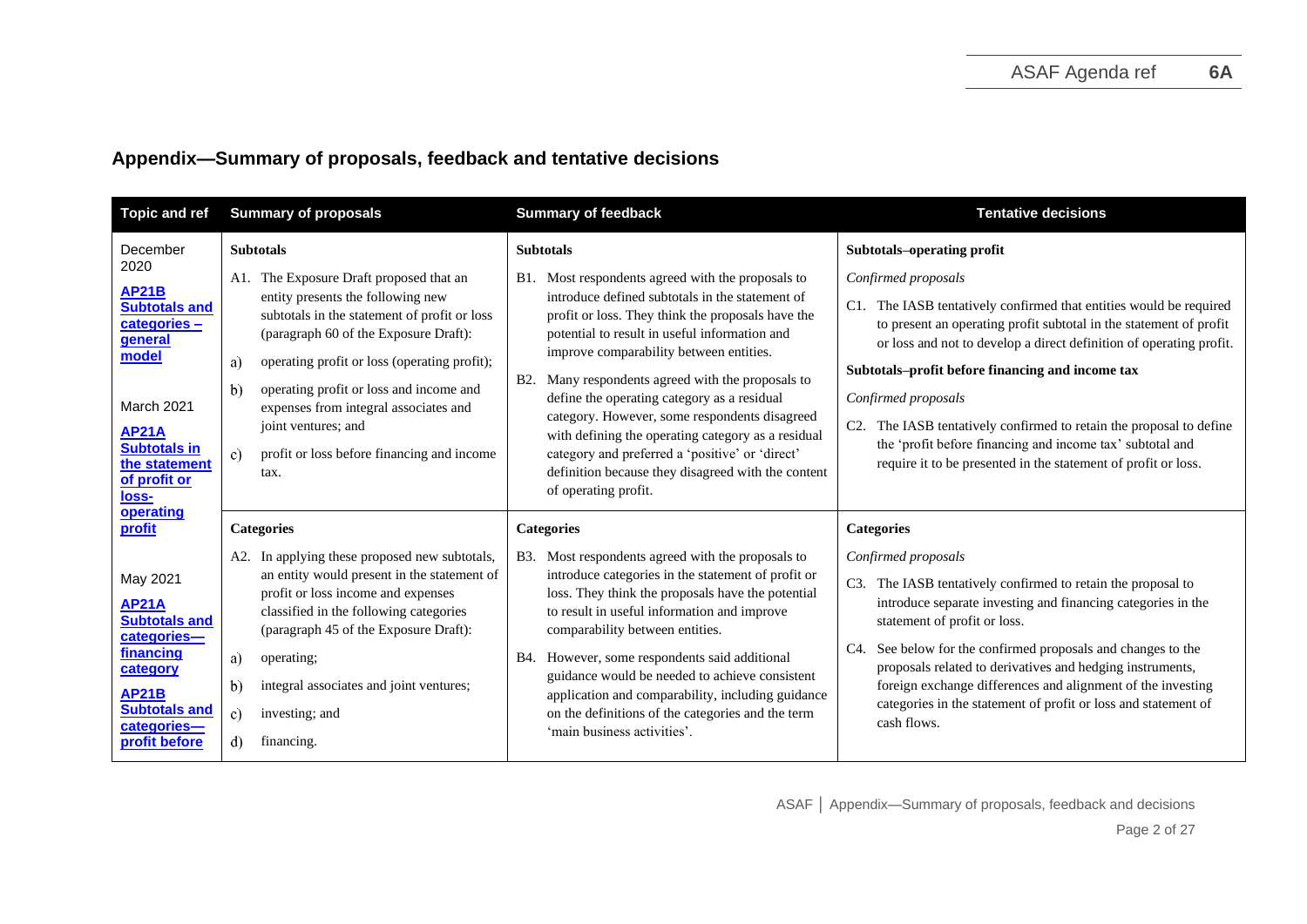| <b>Topic and ref</b>                                                                                                                                                                                                                | <b>Summary of proposals</b>                                                                                                                                                                                                                                                                                                                                                                                                                                                                                                                                                                                                                            | <b>Summary of feedback</b>                                                                                                                                                                                                                                                                                                                                                                                                                                                                                                                                                           | <b>Tentative decisions</b>                                                                                                                                                                                                                                                                                                                                                                                                                                                                                                                                                                |
|-------------------------------------------------------------------------------------------------------------------------------------------------------------------------------------------------------------------------------------|--------------------------------------------------------------------------------------------------------------------------------------------------------------------------------------------------------------------------------------------------------------------------------------------------------------------------------------------------------------------------------------------------------------------------------------------------------------------------------------------------------------------------------------------------------------------------------------------------------------------------------------------------------|--------------------------------------------------------------------------------------------------------------------------------------------------------------------------------------------------------------------------------------------------------------------------------------------------------------------------------------------------------------------------------------------------------------------------------------------------------------------------------------------------------------------------------------------------------------------------------------|-------------------------------------------------------------------------------------------------------------------------------------------------------------------------------------------------------------------------------------------------------------------------------------------------------------------------------------------------------------------------------------------------------------------------------------------------------------------------------------------------------------------------------------------------------------------------------------------|
| financing and<br>income tax<br><b>July 2021</b><br><b>AP21A</b><br><b>Classification</b><br>of income<br>and expenses<br>in the<br>financing<br>category of<br>statement of<br>profit or loss                                       |                                                                                                                                                                                                                                                                                                                                                                                                                                                                                                                                                                                                                                                        | B5. Many respondents expressed concerns about:<br>the proposed classification of foreign exchange<br>a)<br>differences and of fair value gains and losses on<br>derivatives and hedging instruments-they<br>question whether the benefits of such<br>classification would outweigh the costs; and<br>the proposed labels for the categories in the<br>$\mathbf{b}$<br>statement of profit or loss-they say it is<br>confusing that the labels are similar to the labels<br>of the categories in the statement of cash flows,<br>although the content of the categories is different. |                                                                                                                                                                                                                                                                                                                                                                                                                                                                                                                                                                                           |
| <b>AP21B</b><br><b>Classification</b><br>of fair value<br>gains or<br>losses on<br>derivatives<br>and hedging<br>instruments<br><b>AP21C</b><br><b>Classification</b><br>of foreign<br>exchange<br>differences in<br>profit or loss | <b>Operating category</b><br>A3. The operating category would include<br>income or expenses not classified in the<br>other categories such as the investing<br>category or the financing category. In<br>other words, the operating category would<br>be the default category (paragraph 46 of<br>the Exposure Draft). <sup>1</sup><br>A4. The Exposure Draft proposed specific<br>requirements for entities with specified<br>main business activities, to ensure that the<br>operating category includes all income<br>and expenses from their main business<br>activities. These requirements and related<br>feedback are discussed in Agenda Paper | <b>Operating category</b><br>Some respondents expressed concerns about<br>B6.<br>defining the operating category as a residual<br>category-mainly because they disagree with<br>including in operating profit some income and<br>expenses that are unusual, volatile or do not arise<br>from an entity's main business activities.                                                                                                                                                                                                                                                   | <b>Operating category</b><br>Confirmed proposals<br>C5. The IASB tentatively confirmed that:<br>these types of income and expenses shall not be classified in the<br>a)<br>operating category: investing, financing, income tax, and<br>discontinued operations.<br>the operating category comprises all income and expenses<br>$\mathbf{b}$<br>arising from an entity's operations, including volatile and<br>unusual income and expenses arising from an entity's<br>operations; and includes, but is not limited to, income and<br>expenses from an entity's main business activities. |

<sup>&</sup>lt;sup>1</sup> Also see paragraphs BC53–BC57 of the Basis for Conclusions on the Exposure Draft.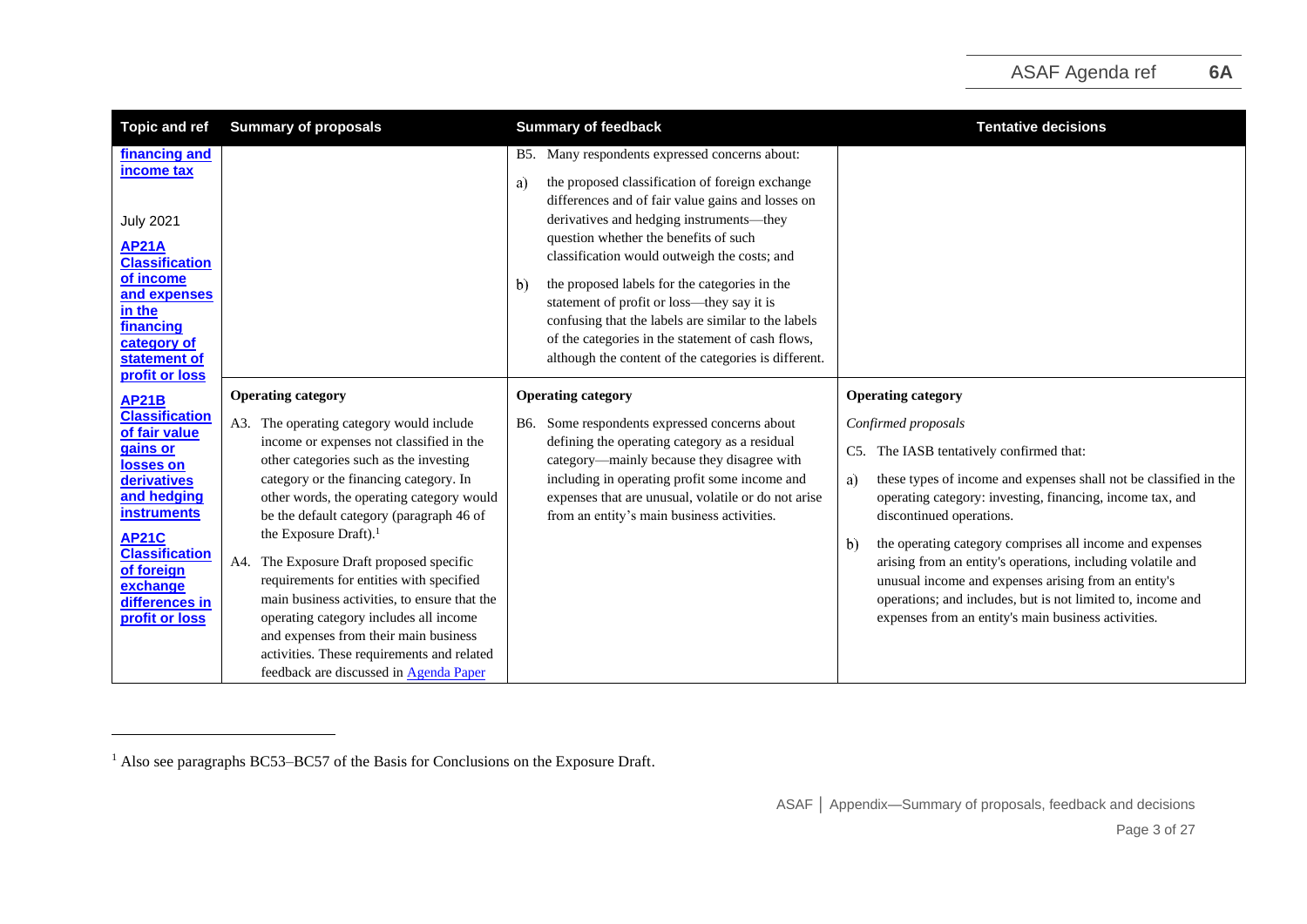| <b>Topic and ref</b>                                                                        | <b>Summary of proposals</b>                                                                                                                                                                                                                                                                                                                                                                 | <b>Summary of feedback</b>                                                                                                                                                                                                                                                                                      | <b>Tentative decisions</b>                                                                                                                                                                                                                                                                                                                                                                                                                                                                                                                                                                                                                                                                                                                                                                                                                                                                                                                                                                                       |
|---------------------------------------------------------------------------------------------|---------------------------------------------------------------------------------------------------------------------------------------------------------------------------------------------------------------------------------------------------------------------------------------------------------------------------------------------------------------------------------------------|-----------------------------------------------------------------------------------------------------------------------------------------------------------------------------------------------------------------------------------------------------------------------------------------------------------------|------------------------------------------------------------------------------------------------------------------------------------------------------------------------------------------------------------------------------------------------------------------------------------------------------------------------------------------------------------------------------------------------------------------------------------------------------------------------------------------------------------------------------------------------------------------------------------------------------------------------------------------------------------------------------------------------------------------------------------------------------------------------------------------------------------------------------------------------------------------------------------------------------------------------------------------------------------------------------------------------------------------|
| December<br>2021                                                                            | 21C of the December 2020 IASB<br>meeting.                                                                                                                                                                                                                                                                                                                                                   |                                                                                                                                                                                                                                                                                                                 |                                                                                                                                                                                                                                                                                                                                                                                                                                                                                                                                                                                                                                                                                                                                                                                                                                                                                                                                                                                                                  |
| <b>AP21B</b><br><b>Income and</b><br>expenses<br>classified in<br>the investing<br>category | <b>Investing category</b><br>A5. The investing category would include<br>returns from investments, that is, income<br>and expenses from assets that generate a<br>return individually and largely<br>independently of other resources held by<br>an entity. The investing category would<br>also include related incremental expenses<br>(paragraph 47 of the Exposure Draft). <sup>2</sup> | <b>Investing category</b><br>Many respondents agreed with the proposal for<br>B7.<br>the investing category. However, some<br>respondents said the definition is insufficiently<br>robust.<br>A few respondents expressed concerns about<br>B8.<br>including incremental expenses in the investing<br>category. | <b>Investing category</b><br>Confirmed proposals<br>The IASB tentatively decided:<br>C6.<br>to retain the proposal for entities to classify in the investing<br>a)<br>category income and expenses from assets that generate returns<br>individually and largely independently of other resources held<br>by an entity;<br>to retain the proposed application guidance in the Exposure<br>b)<br>Draft; and<br>to retain the label 'investing category' for that category.<br>c)<br>Changes to the proposals<br>C7. The IASB tentatively decided:<br>to add further application guidance stating that income and<br>a)<br>expenses arising from individual assets and disposal groups<br>held for sale and income and expenses arising from business<br>combinations would not be classified in investing category, and<br>negative returns are classified in the same category as positive<br>returns:<br>to classify income and expenses from associates and joint<br>b)<br>ventures in the investing category; |
|                                                                                             |                                                                                                                                                                                                                                                                                                                                                                                             |                                                                                                                                                                                                                                                                                                                 | to remove the discussion of the objective from the requirements<br>C)<br>in the Standard and explain in the Basis for Conclusions the                                                                                                                                                                                                                                                                                                                                                                                                                                                                                                                                                                                                                                                                                                                                                                                                                                                                            |

<sup>&</sup>lt;sup>2</sup> Also see paragraphs B32–B33 of the Exposure Draft and BC48–BC52 of the Basis for Conclusions on the Exposure Draft.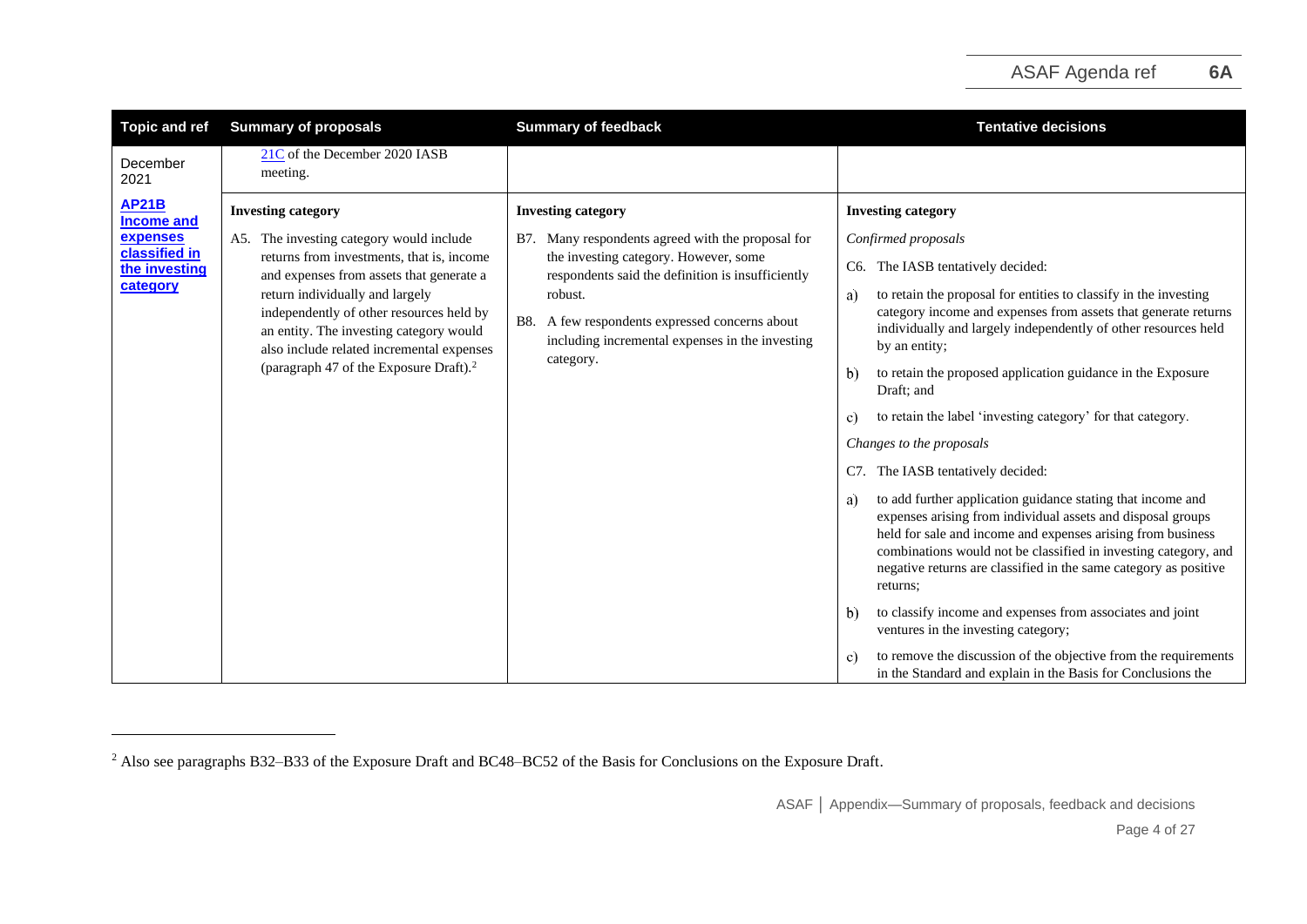| <b>Topic and ref</b> | <b>Summary of proposals</b>                                                                                                                                                                                                                                                                                                                                                                     | <b>Summary of feedback</b>                                                                                                                                                                             | <b>Tentative decisions</b>                                                                                                                                                                                                                                                                                                                                                                                                                                                                                                                                                                                                                                                                                                                                                                                                                                                                                                                                                                                                                                                                    |
|----------------------|-------------------------------------------------------------------------------------------------------------------------------------------------------------------------------------------------------------------------------------------------------------------------------------------------------------------------------------------------------------------------------------------------|--------------------------------------------------------------------------------------------------------------------------------------------------------------------------------------------------------|-----------------------------------------------------------------------------------------------------------------------------------------------------------------------------------------------------------------------------------------------------------------------------------------------------------------------------------------------------------------------------------------------------------------------------------------------------------------------------------------------------------------------------------------------------------------------------------------------------------------------------------------------------------------------------------------------------------------------------------------------------------------------------------------------------------------------------------------------------------------------------------------------------------------------------------------------------------------------------------------------------------------------------------------------------------------------------------------------|
|                      |                                                                                                                                                                                                                                                                                                                                                                                                 |                                                                                                                                                                                                        | reasons for including specific items in the investing category;<br>and<br>not to proceed with the proposed use of the defined term<br>d)<br>'income and expenses from investments'.<br>The IASB will discuss other aspects of proposals at a future<br>C8.<br>meeting.                                                                                                                                                                                                                                                                                                                                                                                                                                                                                                                                                                                                                                                                                                                                                                                                                        |
|                      | <b>Financing category</b>                                                                                                                                                                                                                                                                                                                                                                       | <b>Financing category</b>                                                                                                                                                                              | <b>Financing category</b>                                                                                                                                                                                                                                                                                                                                                                                                                                                                                                                                                                                                                                                                                                                                                                                                                                                                                                                                                                                                                                                                     |
|                      | A6. The financing category would include<br>(paragraph 49 of the Exposure Draft): $3$<br>income and expenses from cash and cash<br>a)<br>equivalents;<br>income and expenses on liabilities arising<br>b)<br>from financing activities; and<br>interest income and expenses on other<br>c)<br>liabilities, for example, the unwinding of<br>discounts on pension liabilities and<br>provisions. | Some respondents expressed concerns about the<br>B9.<br>proposed classification of income and expenses<br>from cash and cash equivalents and other<br>investments held as part of treasury activities. | Changes to the proposals<br>The IASB tentatively decided not to proceed with the proposed<br>C9.<br>addition to the definition of 'financing activities' in IAS 7<br>Statement of Cash Flows.<br>C10. The IASB tentatively decided to require an entity to classify<br>income and expenses from cash and cash equivalents in the<br>investing category rather than the financing category.<br>C11. The IASB tentatively decided in relation to the classification in<br>categories of statement of profit or loss to:<br>require an entity to classify in the financing category:<br>a)<br>i) for liabilities that arise from transactions that involve only<br>the raising of finance—all income and expenses;<br>ii) from other liabilities—specified income and expenses (see<br>$C13$ :<br>describe transactions that involve only the raising of finance as<br>$\mathbf{b}$<br>transactions that involve:<br>i) the receipt by the entity of cash, a reduction in a financial<br>liability or an entity's own equity;<br>ii) the return by the entity of cash or an entity's own equity; |

<sup>&</sup>lt;sup>3</sup> Also see paragraphs B34–B37 of the Exposure Draft and BC33–BC47 of the Basis for Conclusions on the Exposure Draft.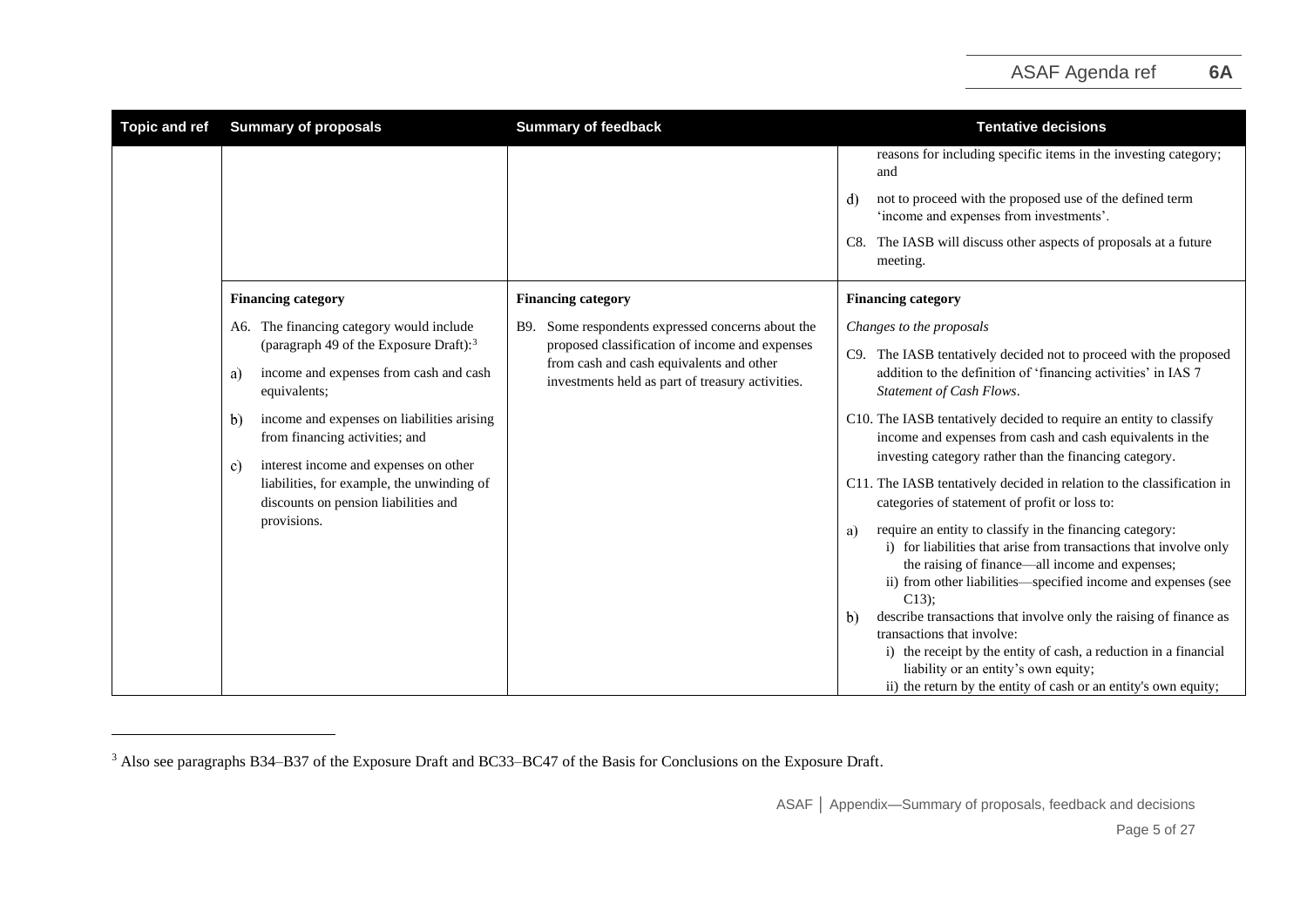<span id="page-5-0"></span>

| <b>Topic and ref</b> | <b>Summary of proposals</b> | <b>Summary of feedback</b> | <b>Tentative decisions</b>                                                                                                                                                                                                                                                                                                                                                                                                                                                                                                                                                                                  |
|----------------------|-----------------------------|----------------------------|-------------------------------------------------------------------------------------------------------------------------------------------------------------------------------------------------------------------------------------------------------------------------------------------------------------------------------------------------------------------------------------------------------------------------------------------------------------------------------------------------------------------------------------------------------------------------------------------------------------|
|                      |                             |                            | require an entity, in relation to hybrid contracts with host<br>c)<br>liabilities and embedded derivatives, to classify:<br>i) income and expenses relating to separated host liabilities in<br>the same way as income and expenses on other liabilities;<br>ii) income and expenses relating to separated embedded<br>derivatives in the same way as income and expenses on<br>stand-alone derivatives: and<br>iii) income and expenses related to contracts that are not<br>separated in the same way as income and expenses on<br>other liabilities.                                                     |
|                      |                             |                            | C12. In addition, the IASB tentatively decided to develop disclosure<br>requirements for the situation in which an entity designates an<br>entire hybrid contract as at fair value through profit or loss and<br>as a result does not separate from the host financial liability an<br>embedded derivative that is otherwise required to be separated<br>by IFRS 9 Financial Instruments. The objective of these<br>disclosure requirements would be to give users of financial<br>statements information about when the use of the fair value<br>option changes the classification of income and expenses. |
|                      |                             |                            | C13. For liabilities that arise from transactions that do not involve<br>only the raising of finance, except some such liabilities<br>specified by the IASB, the IASB tentatively decided to require<br>an entity to classify in the financing category of the statement<br>of profit or loss interest expense and the effect of changes in<br>interest rates, when such amounts are identified applying the<br>requirements of IFRS Accounting Standards.                                                                                                                                                  |
|                      |                             |                            | C14. The IASB specified that this tentative decision does not apply<br>to liabilities that arise from transactions that do not involve only<br>the raising of finance and that:                                                                                                                                                                                                                                                                                                                                                                                                                             |
|                      |                             |                            | are hybrid contracts in the scope of IFRS 9 measured at<br>a)<br>amortised cost; and                                                                                                                                                                                                                                                                                                                                                                                                                                                                                                                        |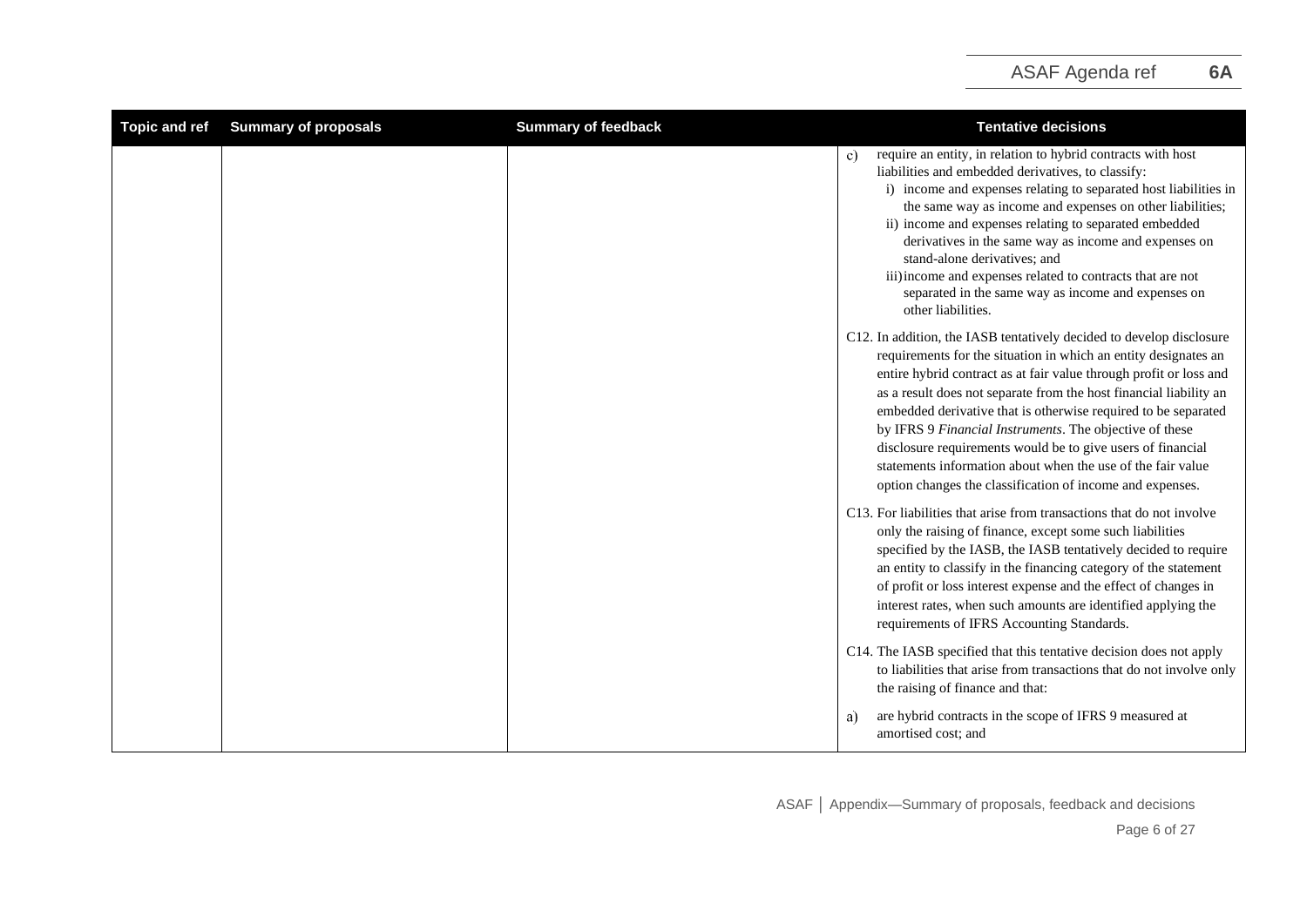| <b>Topic and ref</b> | <b>Summary of proposals</b>                                                                                  | <b>Summary of feedback</b>                                                                                                                                                                                                                                                              | <b>Tentative decisions</b>                                                                                                                                                                                                                                                                                                                                                                                                                                             |
|----------------------|--------------------------------------------------------------------------------------------------------------|-----------------------------------------------------------------------------------------------------------------------------------------------------------------------------------------------------------------------------------------------------------------------------------------|------------------------------------------------------------------------------------------------------------------------------------------------------------------------------------------------------------------------------------------------------------------------------------------------------------------------------------------------------------------------------------------------------------------------------------------------------------------------|
|                      |                                                                                                              |                                                                                                                                                                                                                                                                                         | include an embedded derivative the economic characteristics<br>$\mathbf{b}$<br>and risks of which are closely related to the economic<br>characteristics and risks of the host contract.                                                                                                                                                                                                                                                                               |
|                      |                                                                                                              |                                                                                                                                                                                                                                                                                         | C15. In relation to these specified liabilities, the IASB decided to<br>explore an approach that would classify all income and<br>expenses in the financing category of the statement of profit or<br>loss.                                                                                                                                                                                                                                                            |
|                      | Derivatives and hedging instruments                                                                          | Derivatives and hedging instruments and foreign<br>exchange differences                                                                                                                                                                                                                 | Derivatives and hedging instruments                                                                                                                                                                                                                                                                                                                                                                                                                                    |
|                      | A7. The IASB's proposals for the                                                                             |                                                                                                                                                                                                                                                                                         | Confirmed proposals                                                                                                                                                                                                                                                                                                                                                                                                                                                    |
|                      | classification of gains or losses on<br>derivatives and hedging instruments can<br>be summarised as follows: | B10. Many respondents expressed concerns about the<br>proposed classification of foreign exchange<br>differences and of fair value gains and losses on<br>derivatives and hedging instruments—they<br>question whether the benefits of such<br>classification would outweigh the costs. | C16. The IASB tentatively confirmed that fair value gains or losses<br>on financial instruments used for risk management that are<br>designated or used for risk management but are not designated<br>as hedging instruments should be classified in the category<br>affected by the risk the entity manages, except when doing so<br>would involve:                                                                                                                   |
|                      |                                                                                                              |                                                                                                                                                                                                                                                                                         | grossing up of fair value gains or losses (derivatives designated<br>a)<br>as hedging instruments); or                                                                                                                                                                                                                                                                                                                                                                 |
|                      |                                                                                                              |                                                                                                                                                                                                                                                                                         | undue cost or effort (derivatives not designated as hedging<br>$\mathbf{b}$<br>instruments).                                                                                                                                                                                                                                                                                                                                                                           |
|                      |                                                                                                              |                                                                                                                                                                                                                                                                                         | Changes to the proposals                                                                                                                                                                                                                                                                                                                                                                                                                                               |
|                      |                                                                                                              |                                                                                                                                                                                                                                                                                         | C17. The IASB tentatively decided in cases where classifying fair<br>value gains or losses in the category of the statement of profit or<br>loss affected by the risk the entity manages involves grossing<br>up of fair value gains or losses (derivatives designated as<br>hedging instruments) or undue cost or effort (derivatives not<br>designated as hedging instruments) an entity would classify all<br>fair value gains or losses in the operating category. |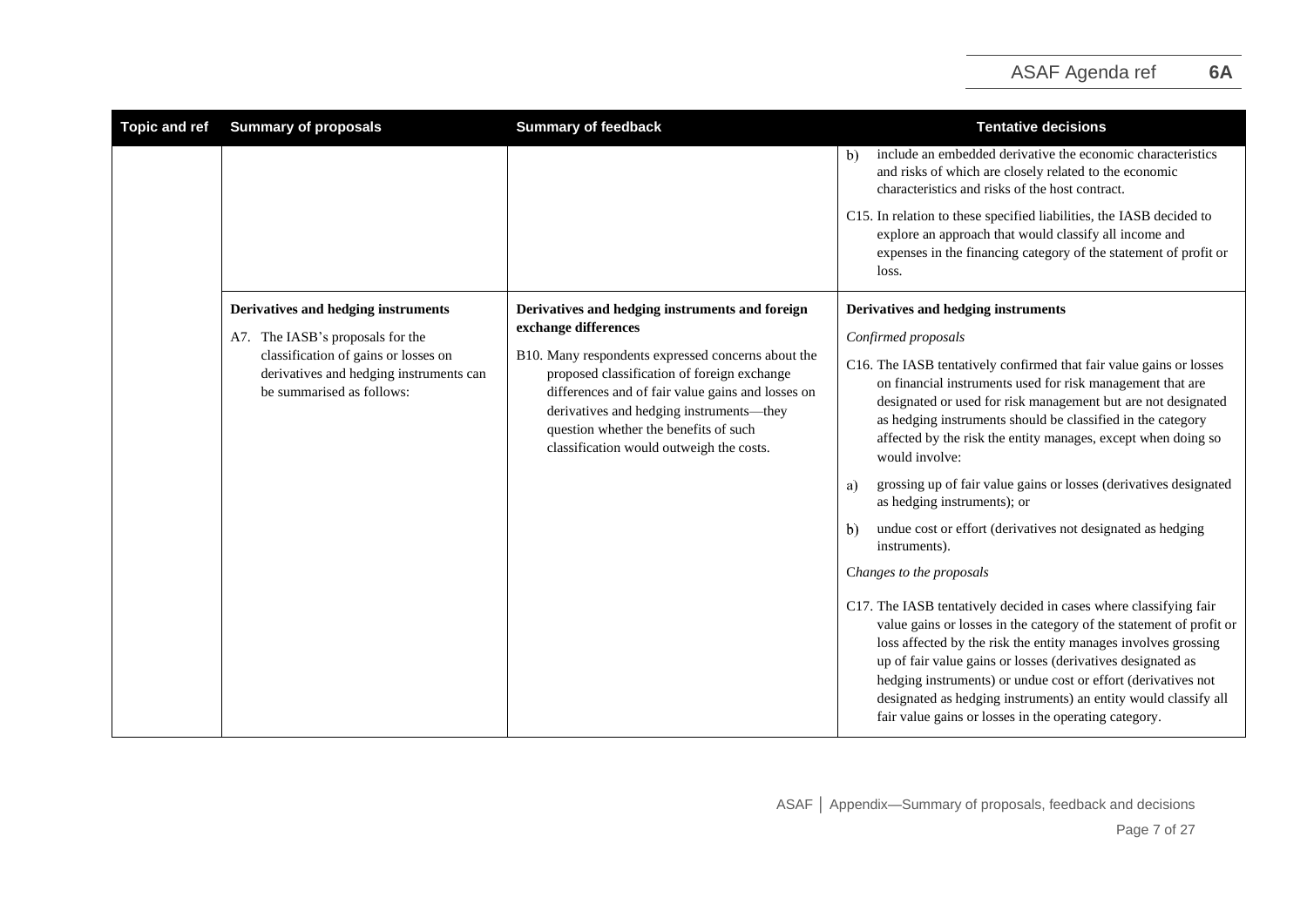| <b>Topic and ref</b> | <b>Summary of proposals</b>                                                                                                                                                                                                                            |                                                                                                                                                                                                                                                                                                                                                                                                                                                                                                                                                                                                                                                                                                                                                                                                                                                                                                                                                                                                           | <b>Summary of feedback</b> | <b>Tentative decisions</b>                                                                                                                                                                                                                                                                                                                                                                                                                                                                                                                                                                                                                                                                                                                                                                                                                                                                                                                                                                                                                                                                                                      |
|----------------------|--------------------------------------------------------------------------------------------------------------------------------------------------------------------------------------------------------------------------------------------------------|-----------------------------------------------------------------------------------------------------------------------------------------------------------------------------------------------------------------------------------------------------------------------------------------------------------------------------------------------------------------------------------------------------------------------------------------------------------------------------------------------------------------------------------------------------------------------------------------------------------------------------------------------------------------------------------------------------------------------------------------------------------------------------------------------------------------------------------------------------------------------------------------------------------------------------------------------------------------------------------------------------------|----------------------------|---------------------------------------------------------------------------------------------------------------------------------------------------------------------------------------------------------------------------------------------------------------------------------------------------------------------------------------------------------------------------------------------------------------------------------------------------------------------------------------------------------------------------------------------------------------------------------------------------------------------------------------------------------------------------------------------------------------------------------------------------------------------------------------------------------------------------------------------------------------------------------------------------------------------------------------------------------------------------------------------------------------------------------------------------------------------------------------------------------------------------------|
|                      | Used for<br>Hedging<br>risk<br>instruments<br>management<br>Not<br>designated<br>in hedging<br>relationships<br>Not used for risk<br>management<br>Foreign exchange differences<br>A8. The IASB proposes that an entity shall<br>exchange differences. | Gains or losses on:<br>Non-<br>Derivatives<br>derivative<br>financial<br>instruments<br>Classify in the category affected by<br>the risk the entity manages, except<br>when it would involve grossing up<br>gains or losses-then classify in the<br>investing category.<br>Apply the<br>Apply<br>classification<br>requirements<br>for<br>requirements for<br>classification<br>hedging instruments<br>except if such<br>in paragraphs<br>$45 - 55$ of the<br>classification would<br>involve undue cost<br>Exposure<br>or effort-then<br>Draft.<br>classify in the<br>investing category.<br>Not relevant<br>Classify in the<br>for this paper<br>investing category,<br>except when used in<br>the course of a main<br>business activity-<br>then classify in the<br>operating category<br>classify foreign exchange differences<br>included in profit or loss in the same<br>category of the statement of profit or loss<br>as the income and expenses from the<br>items that gave rise to the foreign |                            | C18. The IASB tentatively decided to require an entity to classify fair<br>value gains or losses on derivatives not used for risk<br>management in the operating category, unless a derivative<br>relates to financing activities and is not used in the course of the<br>entity's main business activities. In such cases, an entity<br>classifies all fair value gains or losses on the derivative in the<br>financing category.<br><b>Foreign exchange differences</b><br>Confirmed proposals<br>C19. The IASB tentatively confirmed to require an entity to classify<br>foreign exchange differences included in the statement of profit<br>or loss in the same category of the statement of profit or loss as<br>the income and expenses from the items that gave rise to the<br>foreign exchange differences, except when doing so would<br>involve undue cost or effort.<br>Changes to the proposals<br>C20. The IASB tentatively decided in cases that involve undue cost<br>or effort in classifying the items, an entity would classify the<br>foreign exchange differences on the item in the operating<br>category. |
| December<br>2020     | A9. In addition to the general model, the                                                                                                                                                                                                              | Exposure Draft proposed specific<br>requirements for entities with specified                                                                                                                                                                                                                                                                                                                                                                                                                                                                                                                                                                                                                                                                                                                                                                                                                                                                                                                              | <b>Operating category</b>  | <b>Main business activities</b><br>Changes to the proposals                                                                                                                                                                                                                                                                                                                                                                                                                                                                                                                                                                                                                                                                                                                                                                                                                                                                                                                                                                                                                                                                     |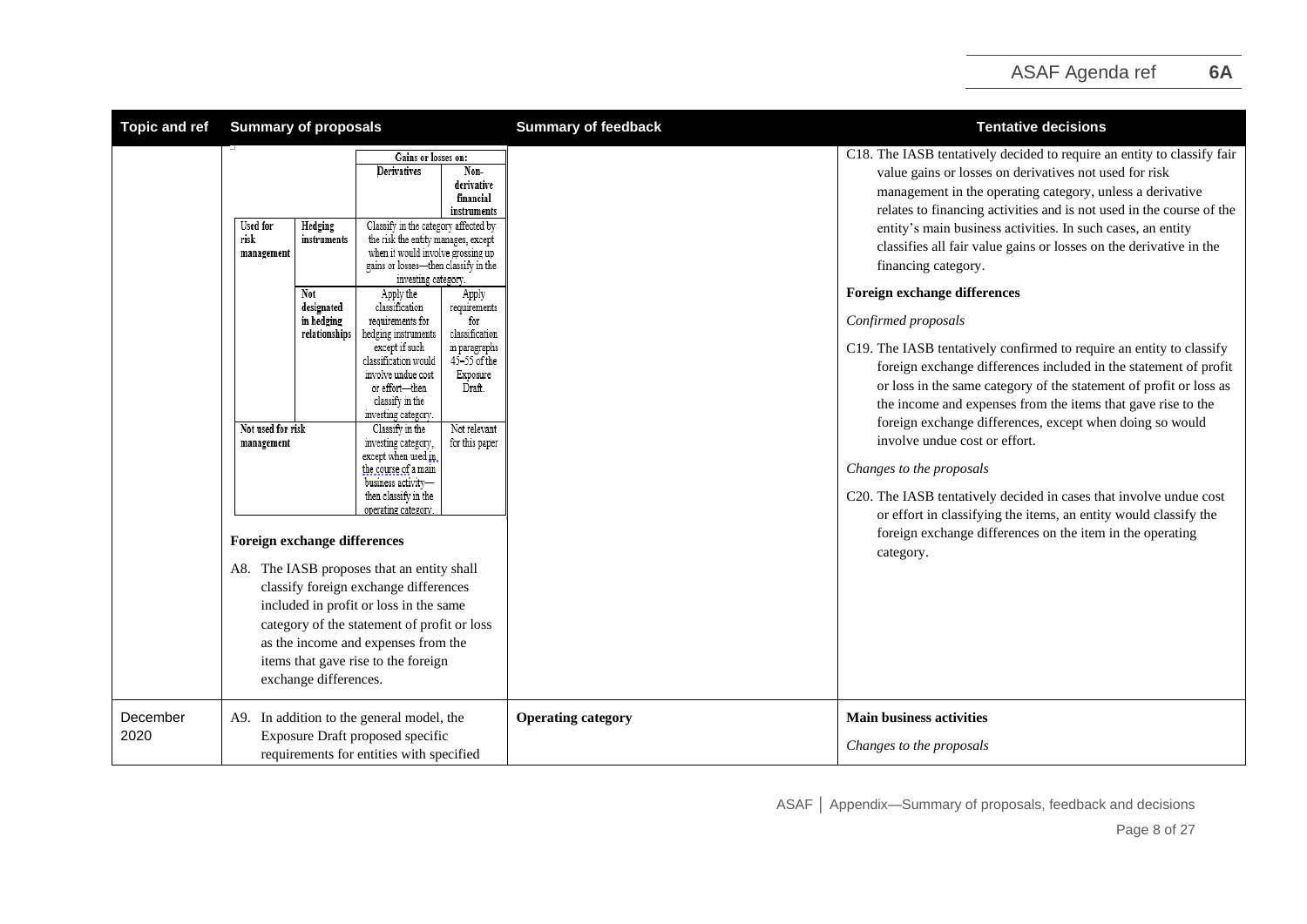| Topic and ref                                                                                                                                                                                                                                                                               | <b>Summary of proposals</b>                                                                                                                                                                                                                                                                                                                                                                                                                                                                                                                                                                                                                                                                                                                                                                  | <b>Summary of feedback</b>                                                                                                                                                                                                                                                                                                                                                                                                                                                                                                                                                                                                                                                                                                        | <b>Tentative decisions</b>                                                                                                                                                                                                                                                                                                                                                                                                                                                                                                                                                                                                                                                                                                                                                                                                                                                                                                                                                                                                                                                            |
|---------------------------------------------------------------------------------------------------------------------------------------------------------------------------------------------------------------------------------------------------------------------------------------------|----------------------------------------------------------------------------------------------------------------------------------------------------------------------------------------------------------------------------------------------------------------------------------------------------------------------------------------------------------------------------------------------------------------------------------------------------------------------------------------------------------------------------------------------------------------------------------------------------------------------------------------------------------------------------------------------------------------------------------------------------------------------------------------------|-----------------------------------------------------------------------------------------------------------------------------------------------------------------------------------------------------------------------------------------------------------------------------------------------------------------------------------------------------------------------------------------------------------------------------------------------------------------------------------------------------------------------------------------------------------------------------------------------------------------------------------------------------------------------------------------------------------------------------------|---------------------------------------------------------------------------------------------------------------------------------------------------------------------------------------------------------------------------------------------------------------------------------------------------------------------------------------------------------------------------------------------------------------------------------------------------------------------------------------------------------------------------------------------------------------------------------------------------------------------------------------------------------------------------------------------------------------------------------------------------------------------------------------------------------------------------------------------------------------------------------------------------------------------------------------------------------------------------------------------------------------------------------------------------------------------------------------|
| <b>AP21C</b><br><b>Subtotals and</b><br>categories -<br>entities with<br>particular<br>main<br><b>business</b><br><b>activities</b><br><b>March 2022</b><br><b>AP21A</b><br><b>Entities with</b><br>specified<br>main<br><b>business</b><br>activities -<br><b>general</b><br><b>issues</b> | main business activities to ensure that the<br>operating category includes all income<br>and expenses from their main business<br>activities. The Exposure Draft proposed<br>that the operating category would include:<br>income and expenses from investments<br>a)<br>made in the course of an entity's main<br>business activities (paragraph 48 of the<br>Exposure Draft). For example, this<br>proposal would apply to insurers and<br>investment entities. An entity would<br>assess on an asset-by-asset basis whether<br>investments are made in the course of its<br>main business activities. <sup>4</sup><br>some or all income and expenses from<br>b)<br>financing activities and income and<br>expenses from cash and cash equivalents<br>if the entity provides financing to | B11. Most respondents agreed with the proposals to<br>require entities to classify in the operating<br>category:<br>income and expenses from investments made in<br>a)<br>the course of an entity's main business activities;<br>and<br>b)<br>income and expenses from financing activities<br>and income and expenses from cash and cash<br>equivalents if the entity provides financing to<br>customers as a main business activity.<br><b>Main business activities</b><br>B12. However, many respondents said additional<br>guidance would be needed to achieve consistent<br>application and comparability, including guidance<br>on the terms 'main business activities' and 'in the<br>course of main business activities'. | C21. The IASB tentatively decided to provide additional guidance by<br>clarifying that:<br>the role of main business activities is limited to assessing<br>a)<br>whether an entity invests in the course of main business<br>activities or provides financing to customers as a main business<br>activity. The assessment is performed at the reporting-entity<br>level. Any changes in the outcome of the assessment should be<br>applied prospectively with disclosure of:<br>i) the fact that there has been a change; and<br>ii) information about the effect of the change that would allow<br>users to perform trend analysis on operating profit;<br>investing in the course of its main business activities or<br>$\mathbf{b}$<br>providing financing to customers as a main business activity is<br>a matter of fact and not an assertion. An entity will need to use<br>its judgement in assessing whether it invests in the course of its<br>main business activities or provides financing to customers as a<br>main business activity. The assessment should be based on |
| May 2022                                                                                                                                                                                                                                                                                    | customers as a main business activity                                                                                                                                                                                                                                                                                                                                                                                                                                                                                                                                                                                                                                                                                                                                                        | Accounting policy choice                                                                                                                                                                                                                                                                                                                                                                                                                                                                                                                                                                                                                                                                                                          | observable evidence to the extent available. Examples of<br>observable evidence include:                                                                                                                                                                                                                                                                                                                                                                                                                                                                                                                                                                                                                                                                                                                                                                                                                                                                                                                                                                                              |
| <b>AP21D</b><br><b>Investments</b><br>accounted for<br>using the<br>equity<br>method                                                                                                                                                                                                        | (paragraph 51 of the Exposure Draft). For<br>example, this proposal would apply to<br>banks and entities that provide financing<br>to customers purchasing their products.<br>The choice of whether some or all such<br>income and expenses is included in the<br>operating category would be an<br>accounting policy choice. <sup>5</sup>                                                                                                                                                                                                                                                                                                                                                                                                                                                   | B13. Many respondents disagreed with the proposed<br>accounting policy choice for entities that provide<br>financing to customers as a main business<br>activity. Some respondents suggest that, to<br>improve comparability between entities, the<br>accounting policy choice should be restricted or<br>replaced with a practical expedient.                                                                                                                                                                                                                                                                                                                                                                                    | iii) operating performance measures used in public<br>communications; and<br>iv) information about segments, if an entity applies IFRS 8<br><b>Operating Segments.</b><br>examples of important indicators of operating performance for<br>c)<br>entities with specified main business activities are the specified                                                                                                                                                                                                                                                                                                                                                                                                                                                                                                                                                                                                                                                                                                                                                                   |

<sup>4</sup> Also see paragraphs B27 of the Exposure Draft and BC58–BC61 of the Basis for Conclusions on the Exposure Draft.

<sup>5</sup> Also see paragraphs B28–B29 of the Exposure Draft and BC62–BC69 of the Basis for Conclusions on the Exposure Draft.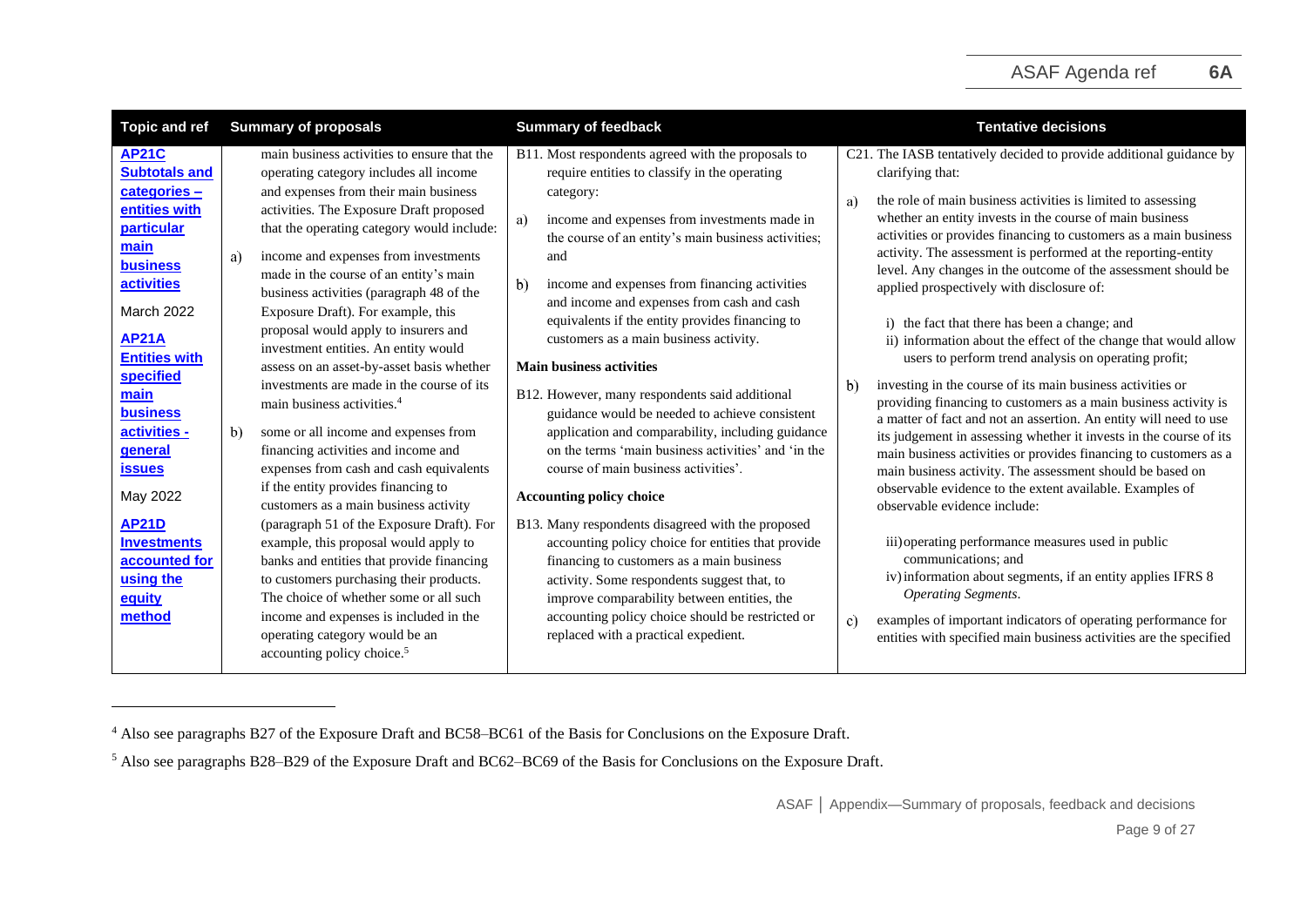| <b>Topic and ref</b>                                                                                                                           | <b>Summary of proposals</b>                                                                                                                                                                                                                                                                                                                                                                                                                                                                                                                                                                                                                                                                              | <b>Summary of feedback</b>                                                                                                                                                                                                                                                                                                                                                                                                                                                              | <b>Tentative decisions</b>                                                                                                                                                                                                                                                                                                                                                                                                                  |
|------------------------------------------------------------------------------------------------------------------------------------------------|----------------------------------------------------------------------------------------------------------------------------------------------------------------------------------------------------------------------------------------------------------------------------------------------------------------------------------------------------------------------------------------------------------------------------------------------------------------------------------------------------------------------------------------------------------------------------------------------------------------------------------------------------------------------------------------------------------|-----------------------------------------------------------------------------------------------------------------------------------------------------------------------------------------------------------------------------------------------------------------------------------------------------------------------------------------------------------------------------------------------------------------------------------------------------------------------------------------|---------------------------------------------------------------------------------------------------------------------------------------------------------------------------------------------------------------------------------------------------------------------------------------------------------------------------------------------------------------------------------------------------------------------------------------------|
|                                                                                                                                                | income and expenses from cash and cash<br>c)<br>equivalents if the entity, in the course of<br>its main business activities, invests in<br>financial assets that generate a return<br>individually and largely independently of<br>other resources held by the entity<br>(paragraph 52(a) of the Exposure Draft). <sup>6</sup><br>income and expenses on liabilities arising<br>d)<br>from issued investment contracts with<br>participation features recognised applying<br>IFRS 9 Financial Instruments (paragraph<br>52(b) of the Exposure Draft). <sup>7</sup><br>insurance finance income and expenses<br>e)<br>included in profit or loss (paragraph 52(c)<br>of the Exposure Draft). <sup>8</sup> |                                                                                                                                                                                                                                                                                                                                                                                                                                                                                         | subtotals similar to gross profit in paragraph B78 of the<br>Exposure Draft.<br>C22. The IASB discussed an educational paper on the proposal for<br>entities with specified main business activities to classify<br>outside of the operating category income and expenses from<br>associates and joint ventures accounted for using the equity<br>method.<br>C23. The IASB will continue to discuss these proposals at a future<br>meeting. |
| December<br>2020<br><b>AP21D</b><br><b>Subtotals and</b><br>categories-<br><b>Integral and</b><br>non-integral<br><b>associates</b><br>and JVs | A10. The Exposure Draft proposed to require<br>an entity to classify its equity-accounted<br>associates and joint ventures as either<br>integral or non-integral to the entity's<br>main business activities, and proposed<br>definitions of integral and non-integral<br>associates and joint ventures. The<br>Exposure Draft also proposed to require<br>an entity to provide information about<br>integral associates and joint ventures                                                                                                                                                                                                                                                              | B14. Respondents expressed diverse opinions across<br>various aspects of the proposals in the Exposure<br>Draft. Many respondents did not express an<br>overall view, commenting instead on specific<br>aspects of the proposals. However, of those that<br>expressed an overall view, more disagreed with<br>the proposals than agreed.<br>B15. Most respondents highlighted concerns with the<br>proposals. These respondents included<br>respondents that agreed with the proposals, | Confirmed proposals<br>C24. The IASB tentatively confirmed to require an entity to classify<br>income and expenses from equity-accounted associates and<br>joint ventures outside the operating category.<br>Changes to the proposals<br>C25. The IASB tentatively decided:                                                                                                                                                                 |

<sup>6</sup> Also see paragraphs B30 of the Exposure Draft and BC70–BC72 of the Basis for Conclusions on the Exposure Draft.

<sup>7</sup> Also see paragraphs BC74–BC76 of the Basis for Conclusions on the Exposure Draft.

<sup>&</sup>lt;sup>8</sup> Also see paragraphs BC73 of the Basis for Conclusions on the Exposure Draft.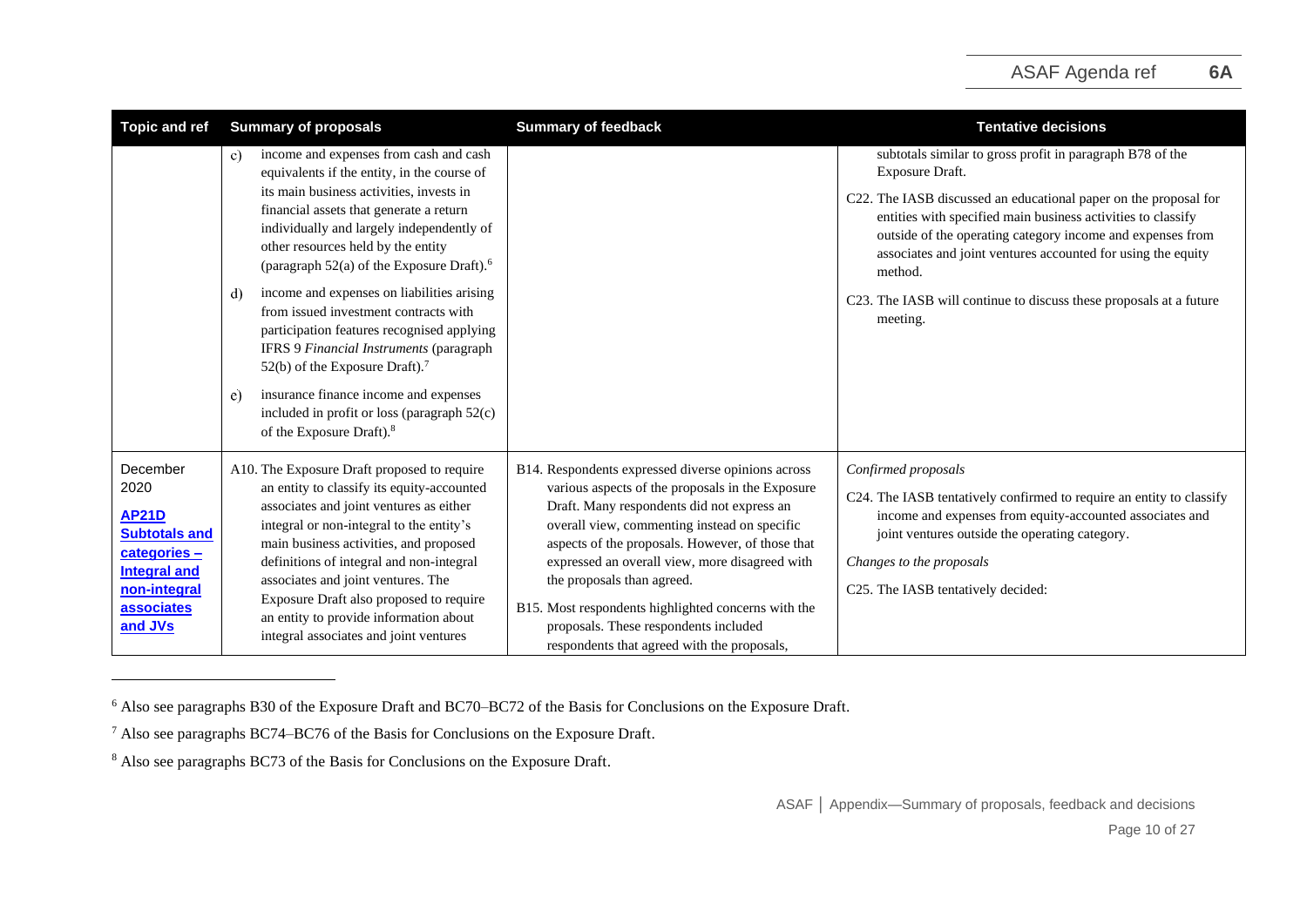| October 2021<br>separately from that for non-integral<br>respondents that disagreed and respondents that<br>not to proceed with the proposal to require an entity to present<br>a)<br>the subtotal 'operating profit or loss and income and expenses<br>associates and joint ventures. The<br>did not express an overall view. Their concerns<br><b>AP21A</b><br>from integral associates and joint ventures'; and<br>Exposure Draft proposed that an entity<br>relate to:<br><b>Associates</b><br>would be required to:<br>not to proceed with the proposal to require an entity to identify<br>$\mathbf{b}$<br>and joint<br>the proposal to identify separately integral<br>a)<br>and present income and expenses from integral associates and<br>associates and joint ventures;<br>classify, in the 'integral associates and<br>ventures<br>a)<br>joint ventures separately from income and expenses from non-<br>joint ventures' category of the statement<br>December<br>the proposed definition of integral and non-<br>$\mathbf{b}$<br>integral associates and joint ventures.<br>of profit or loss, income and expenses<br>2021<br>integral associates and joint ventures; and<br>from integral associates and joint<br>C26. The IASB also tentatively decided to require an entity to<br>ventures, and present a subtotal for<br><b>AP21B</b><br>the separate presentation of amounts relating to<br>include income and expenses from equity-accounted associates<br>c)<br>'operating profit or loss and income and<br>these investments in the primary financial<br><b>Income and</b><br>and joint ventures in the statement of profit or loss:<br>expenses from integral associates and<br>expenses<br>statements.<br>after operating profit and before the subtotal profit before<br>a)<br>classified in<br>joint ventures' (paragraphs 53 and 60(b)<br>B16. Overall, there is not much support among<br>financing and income taxes;<br>the investing<br>of the Exposure Draft);<br>stakeholders for the proposals. Both preparers and<br>in the investing category (see 'Investing category' above); and<br>$\mathbf{b}$<br>category<br>present, in each of the categories of the<br>users generally disagreed with the proposals.<br>b)<br>not to specify that such income and expenses should be<br>statement of comprehensive income, the<br>However, most users agreed with one aspect of<br>c)<br>presented immediately after operating profit.<br>share of other comprehensive income of<br>the proposal, the exclusion from operating profit<br>integral associates and joint ventures<br>of the share of profit or loss from equity-<br>separately from non-integral associates<br>accounted associates and joint ventures.<br>and joint ventures (paragraph $75(a)$ of the<br>B17. Feedback from fieldwork identified many<br>Exposure Draft);<br>practical difficulties with the proposed<br>present, in the statement of financial<br>requirements.<br>c)<br>position, investments in integral<br>associates and joint ventures separately<br>from investments in non-integral<br>associates and joint ventures (paragraphs<br>$82(g)-82(h)$ of the Exposure Draft); and<br>disclose, in the notes, information<br>d)<br>required by paragraph 20 of IFRS 12<br>Disclosure of Interests in Other Entities | <b>Topic and ref</b> | <b>Summary of proposals</b>                | <b>Summary of feedback</b> | <b>Tentative decisions</b> |
|-----------------------------------------------------------------------------------------------------------------------------------------------------------------------------------------------------------------------------------------------------------------------------------------------------------------------------------------------------------------------------------------------------------------------------------------------------------------------------------------------------------------------------------------------------------------------------------------------------------------------------------------------------------------------------------------------------------------------------------------------------------------------------------------------------------------------------------------------------------------------------------------------------------------------------------------------------------------------------------------------------------------------------------------------------------------------------------------------------------------------------------------------------------------------------------------------------------------------------------------------------------------------------------------------------------------------------------------------------------------------------------------------------------------------------------------------------------------------------------------------------------------------------------------------------------------------------------------------------------------------------------------------------------------------------------------------------------------------------------------------------------------------------------------------------------------------------------------------------------------------------------------------------------------------------------------------------------------------------------------------------------------------------------------------------------------------------------------------------------------------------------------------------------------------------------------------------------------------------------------------------------------------------------------------------------------------------------------------------------------------------------------------------------------------------------------------------------------------------------------------------------------------------------------------------------------------------------------------------------------------------------------------------------------------------------------------------------------------------------------------------------------------------------------------------------------------------------------------------------------------------------------------------------------------------------------------------------------------------------------------------------------------------------------------------------------------------------------------------------------------------------------------------------------------------------------------------------------------------------------------------------------------------------------------------------------------------------|----------------------|--------------------------------------------|----------------------------|----------------------------|
|                                                                                                                                                                                                                                                                                                                                                                                                                                                                                                                                                                                                                                                                                                                                                                                                                                                                                                                                                                                                                                                                                                                                                                                                                                                                                                                                                                                                                                                                                                                                                                                                                                                                                                                                                                                                                                                                                                                                                                                                                                                                                                                                                                                                                                                                                                                                                                                                                                                                                                                                                                                                                                                                                                                                                                                                                                                                                                                                                                                                                                                                                                                                                                                                                                                                                                                                   |                      |                                            |                            |                            |
|                                                                                                                                                                                                                                                                                                                                                                                                                                                                                                                                                                                                                                                                                                                                                                                                                                                                                                                                                                                                                                                                                                                                                                                                                                                                                                                                                                                                                                                                                                                                                                                                                                                                                                                                                                                                                                                                                                                                                                                                                                                                                                                                                                                                                                                                                                                                                                                                                                                                                                                                                                                                                                                                                                                                                                                                                                                                                                                                                                                                                                                                                                                                                                                                                                                                                                                                   |                      | for integral associates and joint ventures |                            |                            |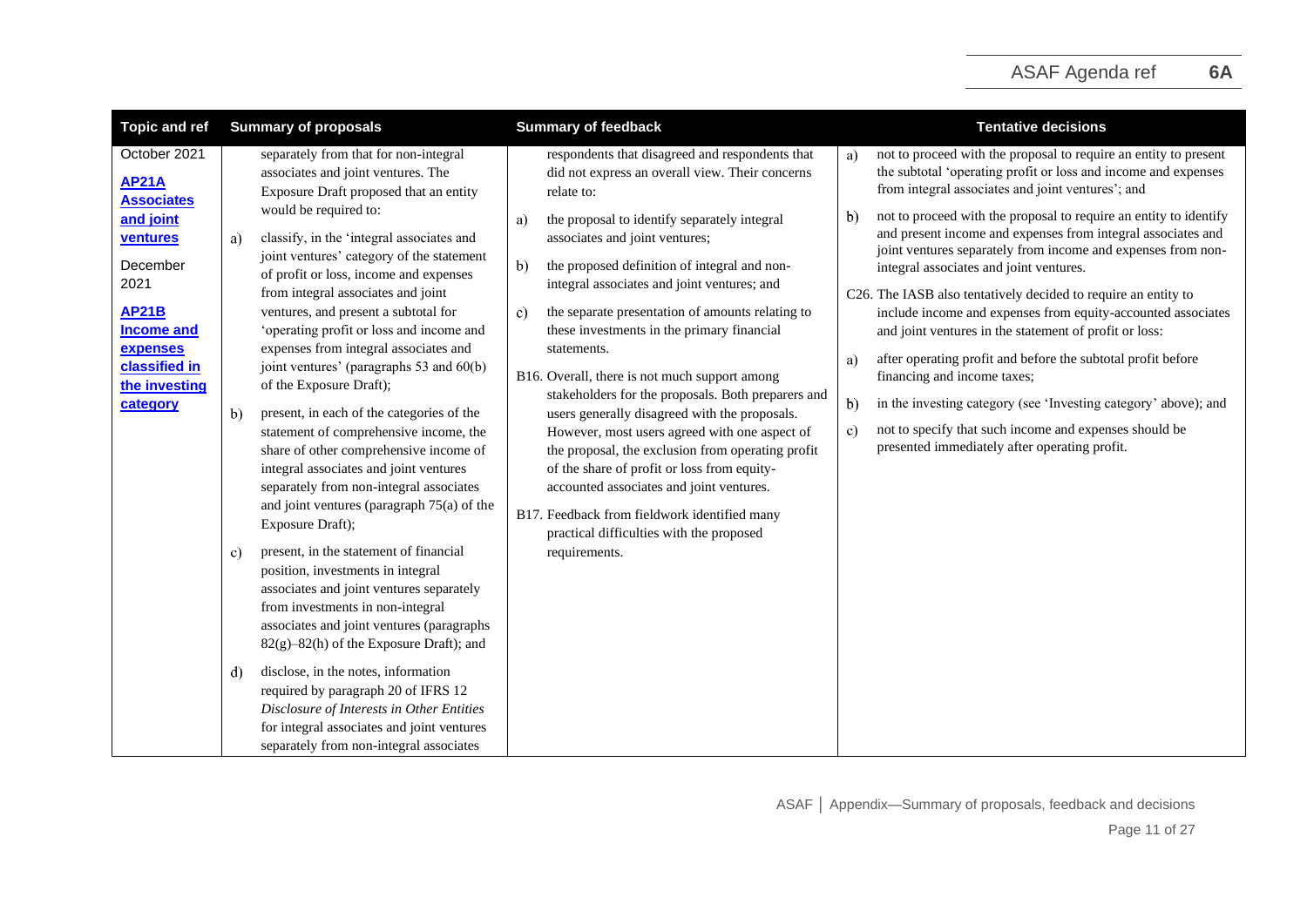| <b>Topic and ref</b>                | <b>Summary of proposals</b>                                                                                                                                                                                                                                                                                                                                                                                                   | <b>Summary of feedback</b>                                                                           | <b>Tentative decisions</b>                                                                                                |
|-------------------------------------|-------------------------------------------------------------------------------------------------------------------------------------------------------------------------------------------------------------------------------------------------------------------------------------------------------------------------------------------------------------------------------------------------------------------------------|------------------------------------------------------------------------------------------------------|---------------------------------------------------------------------------------------------------------------------------|
|                                     | and joint ventures (proposed new<br>paragraph 20E of IFRS 12).                                                                                                                                                                                                                                                                                                                                                                |                                                                                                      |                                                                                                                           |
|                                     | A11. The proposed new paragraphs 20A-20E<br>of IFRS 12 and 38A of IAS 7, the<br>proposed requirements are set out in<br>paragraphs 60(b), 53, 75(a), 82(g)-82(h)<br>of the Exposure Draft and paragraphs<br>BC77-BC89 and BC205-BC213 of the<br>Basis for Conclusions on the Exposure<br>Draft describe the IASB's reasons for<br>these proposals and discuss approaches<br>that were considered but rejected by the<br>IASB. |                                                                                                      |                                                                                                                           |
| December                            | Principles of aggregation and disaggregation                                                                                                                                                                                                                                                                                                                                                                                  | Principles of aggregation and disaggregation                                                         | Principles of aggregation and disaggregation                                                                              |
| 2020                                | A12. The Exposure Draft also proposed                                                                                                                                                                                                                                                                                                                                                                                         | B18. Most respondents commented on the principles of                                                 | Changes to the proposals                                                                                                  |
| <b>AP21E</b>                        | principles and general requirements on the                                                                                                                                                                                                                                                                                                                                                                                    | aggregation and disaggregation and the proposals                                                     | C27. The IASB tentatively decided in relation to the principles of                                                        |
| <b>Disaggregati</b><br>on - general | aggregation and disaggregation of<br>information—the principles would be                                                                                                                                                                                                                                                                                                                                                      | relating to disaggregation and labelling of items<br>described as 'other'. Of these many agreed with | aggregation and disaggregation to:                                                                                        |
| proposals                           | applicable to both presentation in the                                                                                                                                                                                                                                                                                                                                                                                        | the proposals but some disagreed, mostly                                                             | state the purpose of disaggregation more clearly—items shall be<br>a)                                                     |
| and minimum                         | primary financial statements and                                                                                                                                                                                                                                                                                                                                                                                              | expressing disagreement with proposals relating                                                      | disaggregated if the resulting disaggregated information is                                                               |
| line items                          | disclosures in the notes. The principles                                                                                                                                                                                                                                                                                                                                                                                      | to items labelled as 'other'. Many did not express                                                   | material.                                                                                                                 |
|                                     | would require an entity to classify<br>identified assets, liabilities, equity,                                                                                                                                                                                                                                                                                                                                                | agreement or disagreement and instead<br>commented on the need for additional guidance or            | b)<br>strengthen the application of that principle by emphasising that                                                    |
| April 2021                          | income and expenses into groups based on                                                                                                                                                                                                                                                                                                                                                                                      | clarifications, particularly on the proposal relating                                                | a single dissimilar (non-shared) characteristic between items<br>would be sufficient to require an entity to disaggregate |
| <b>AP21A</b>                        | shared characteristics and to separate                                                                                                                                                                                                                                                                                                                                                                                        | to items labelled as 'other'.                                                                        | information about those items if that information were material.                                                          |
| <b>Principles of</b>                | those items based on further                                                                                                                                                                                                                                                                                                                                                                                                  |                                                                                                      | explore developing guidance for entities on how to use<br>c)                                                              |
| aggregation                         | characteristics. The Exposure Draft also<br>proposed to require an entity to use                                                                                                                                                                                                                                                                                                                                              |                                                                                                      | characteristics to identify when to aggregate or disaggregate                                                             |
| and                                 | meaningful labels for the group of                                                                                                                                                                                                                                                                                                                                                                                            |                                                                                                      | items.                                                                                                                    |
| disaggregatio<br>n and roles of     | immaterial items that are not similar and                                                                                                                                                                                                                                                                                                                                                                                     |                                                                                                      | C28. The IASB tentatively decided to set out the relationship                                                             |
|                                     |                                                                                                                                                                                                                                                                                                                                                                                                                               |                                                                                                      | between the general presentation and disclosure requirements                                                              |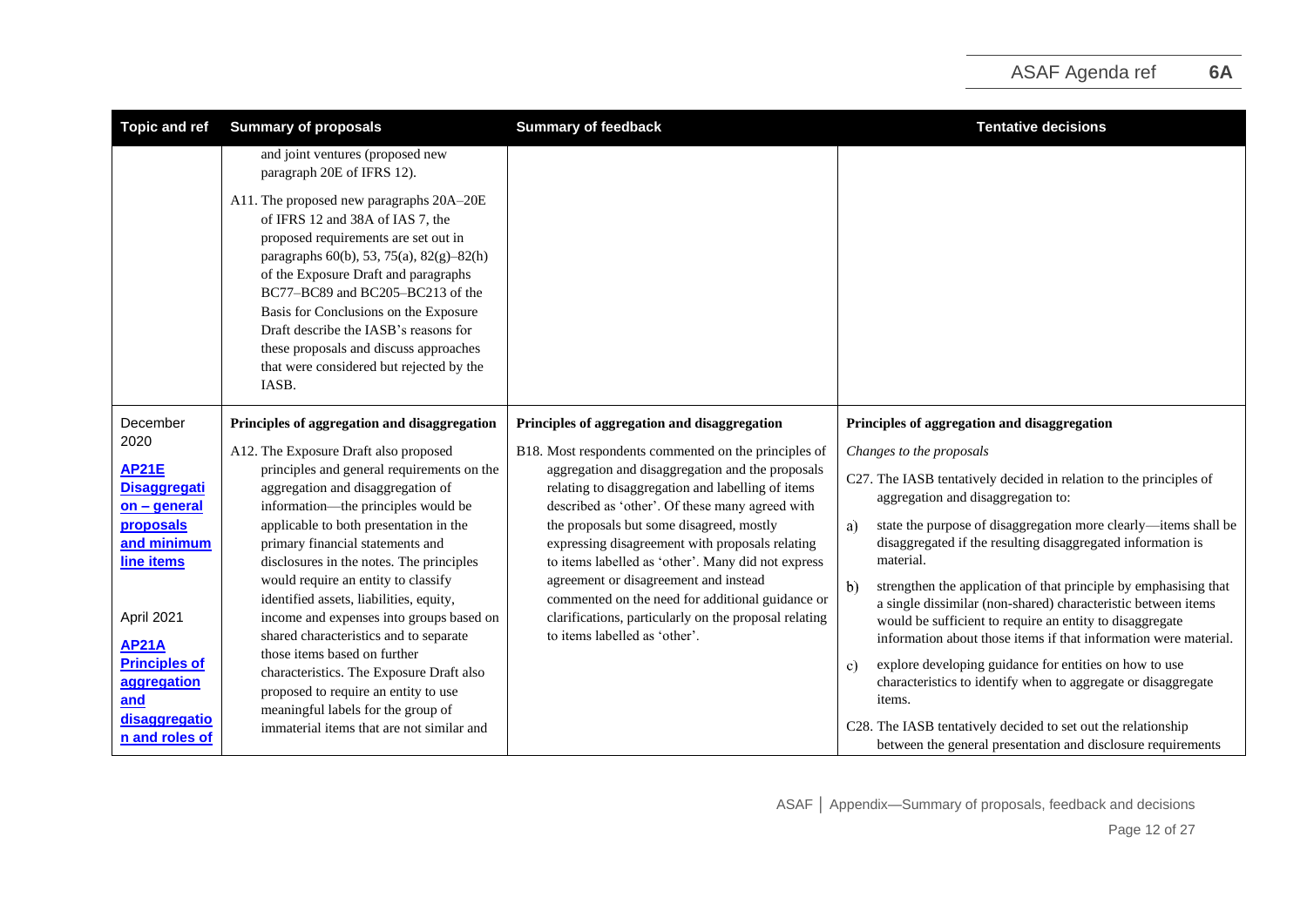| <b>Topic and ref</b>                                                                           | <b>Summary of proposals</b>                                                             | <b>Summary of feedback</b> | <b>Tentative decisions</b>                                                                                                                                                                                                                                                                                                                           |
|------------------------------------------------------------------------------------------------|-----------------------------------------------------------------------------------------|----------------------------|------------------------------------------------------------------------------------------------------------------------------------------------------------------------------------------------------------------------------------------------------------------------------------------------------------------------------------------------------|
| the primary<br>financial<br><b>statements</b>                                                  | to consider whether it is appropriate to use<br>non-descriptive labels such as 'other'. |                            | and the principles of aggregation and disaggregation, subject to<br>considering whether 'class' is the best term to use in all<br>situations.                                                                                                                                                                                                        |
| and the notes                                                                                  |                                                                                         |                            | C29. The IASB tentatively decided to require an entity to explain<br>how a disclosed class of items is included in line items in the<br>primary financial statements.                                                                                                                                                                                |
| September<br>2021                                                                              |                                                                                         |                            | C30. The IASB tentatively decided to include application guidance<br>summarising characteristics that:                                                                                                                                                                                                                                               |
| <b>AP21D</b><br><b>Principles of</b><br>aggregation<br>and                                     |                                                                                         |                            | if shared, might form the basis for aggregating items that<br>a)<br>comprise a class that enhances the understandability of<br>information provided in the financial statements.                                                                                                                                                                     |
| disaggregatio<br>n and their<br>application in                                                 |                                                                                         |                            | if not shared, might form the basis for disaggregating a single<br>$\mathbf{b}$<br>class of items into separate classes that provide material<br>information.                                                                                                                                                                                        |
| the primary<br>financial                                                                       |                                                                                         |                            | Aggregation and disaggregation in the notes                                                                                                                                                                                                                                                                                                          |
| <b>statements</b><br>and the notes                                                             |                                                                                         |                            | C31. The IASB tentatively decided to provide application guidance<br>that states that, in general, the more diverse the items in a class<br>(that is, the more dissimilar characteristics the items have in<br>addition to the shared characteristics that form the basis for the<br>class) the more likely it would be that disaggregation based on |
| February 2022<br><b>AP21A</b>                                                                  |                                                                                         |                            | some of those dissimilar characteristics would result in material<br>information.                                                                                                                                                                                                                                                                    |
| <b>Principles for</b><br>presentation<br>and required<br>line items in<br>primary<br>financial |                                                                                         |                            | C32. The IASB also discussed whether to provide cost relief for the<br>general requirement to provide information about classes. The<br>IASB decided to continue that discussion after it has considered<br>cost relief for specific disclosure requirements at a future IASB<br>meeting.                                                            |
| <b>statements</b>                                                                              |                                                                                         |                            | Aggregation and disaggregation in the primary financial<br>statements                                                                                                                                                                                                                                                                                |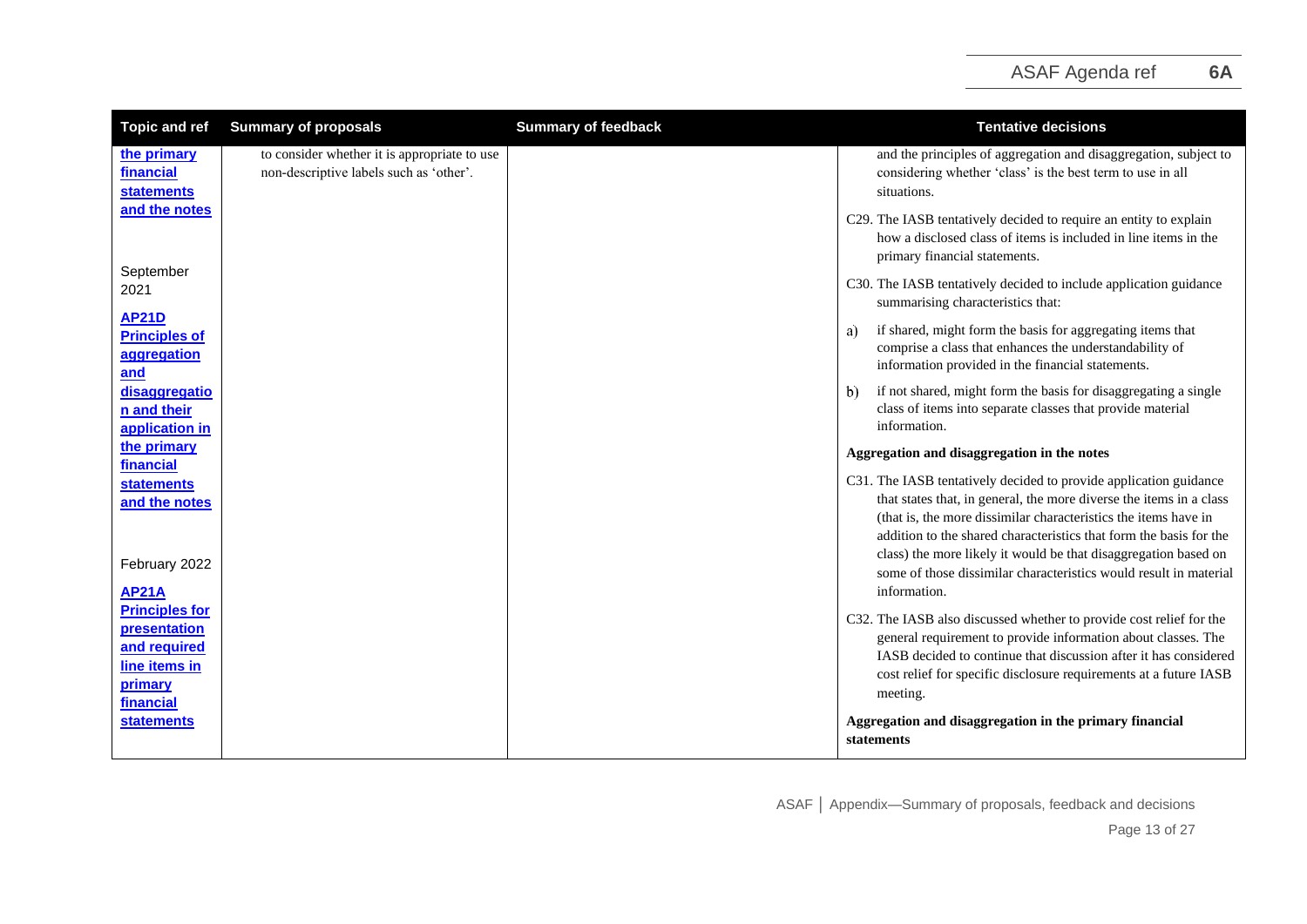| <b>Topic and ref</b> | <b>Summary of proposals</b>                                                                                                                                                                                                                                                                                                                                                                     | <b>Summary of feedback</b>                                                                                                                                     | <b>Tentative decisions</b>                                                                                                                                                                                                                                                                                                                                                                                                                          |
|----------------------|-------------------------------------------------------------------------------------------------------------------------------------------------------------------------------------------------------------------------------------------------------------------------------------------------------------------------------------------------------------------------------------------------|----------------------------------------------------------------------------------------------------------------------------------------------------------------|-----------------------------------------------------------------------------------------------------------------------------------------------------------------------------------------------------------------------------------------------------------------------------------------------------------------------------------------------------------------------------------------------------------------------------------------------------|
|                      |                                                                                                                                                                                                                                                                                                                                                                                                 |                                                                                                                                                                | C33. The IASB tentatively decided to provide application guidance<br>that states that, in general, the more diverse the items in a class<br>(that is, the more dissimilar characteristics the items have in<br>addition to the shared characteristics that form the basis for the<br>class) the more likely it would be that disaggregation based on<br>some of those dissimilar characteristics would result in a more<br>understandable overview. |
|                      | Roles of the primary financial statements<br>and the notes                                                                                                                                                                                                                                                                                                                                      | Roles of the primary financial statements and the<br>notes                                                                                                     | Roles of the primary financial statements and the notes                                                                                                                                                                                                                                                                                                                                                                                             |
|                      | A13. The Exposure Draft proposed to describe<br>the roles of the primary financial<br>statements and the notes.                                                                                                                                                                                                                                                                                 | B19. Many respondents commented on the roles of<br>primary financial statements and notes. Of these,<br>most agreed with the proposals and a few<br>disagreed. | Confirmed proposals<br>C34. The IASB tentatively confirmed that in relation to the roles of<br>primary financial statements to not reinstate paragraph 29 of<br>IAS 1 Presentation of Financial Statements in the new IFRS<br>Accounting Standard.                                                                                                                                                                                                  |
|                      |                                                                                                                                                                                                                                                                                                                                                                                                 |                                                                                                                                                                | Changes to the proposals                                                                                                                                                                                                                                                                                                                                                                                                                            |
|                      |                                                                                                                                                                                                                                                                                                                                                                                                 |                                                                                                                                                                | C35. The IASB tentatively decided to include a reference to<br>understandability in the description of the role of the primary<br>financial statements.                                                                                                                                                                                                                                                                                             |
|                      | <b>Minimum line items</b>                                                                                                                                                                                                                                                                                                                                                                       | <b>Minimum line items</b>                                                                                                                                      | <b>Minimum line items</b>                                                                                                                                                                                                                                                                                                                                                                                                                           |
|                      | A14. The Exposure Draft proposed some<br>additional minimum line items to be<br>presented in the statement of profit or loss<br>(expenses from financing activities and<br>share of profit or loss from integral and<br>non-integral associates and joint ventures)<br>and in the statement of financial position<br>(goodwill and integral and non-integral<br>associates and joint ventures). | B20. Some respondents commented on the                                                                                                                         | Confirmed proposals                                                                                                                                                                                                                                                                                                                                                                                                                                 |
|                      |                                                                                                                                                                                                                                                                                                                                                                                                 | requirements for minimum line items. Of those,<br>some agreed with the proposals and some                                                                      | C36. The IASB tentatively decided:                                                                                                                                                                                                                                                                                                                                                                                                                  |
|                      |                                                                                                                                                                                                                                                                                                                                                                                                 | disagreed. Most respondents that commented on<br>the proposals said further guidance or clarification<br>is needed.                                            | not to revisit the requirements for specified line items brought<br>a)<br>forward from IAS 1 Presentation of Financial Statements;                                                                                                                                                                                                                                                                                                                  |
|                      |                                                                                                                                                                                                                                                                                                                                                                                                 |                                                                                                                                                                | not to add a specific requirement to present impairments of non-<br>b)<br>financial assets:                                                                                                                                                                                                                                                                                                                                                         |
|                      |                                                                                                                                                                                                                                                                                                                                                                                                 |                                                                                                                                                                | to proceed with the proposed requirement to present goodwill<br>C)<br>separately from intangible assets; and                                                                                                                                                                                                                                                                                                                                        |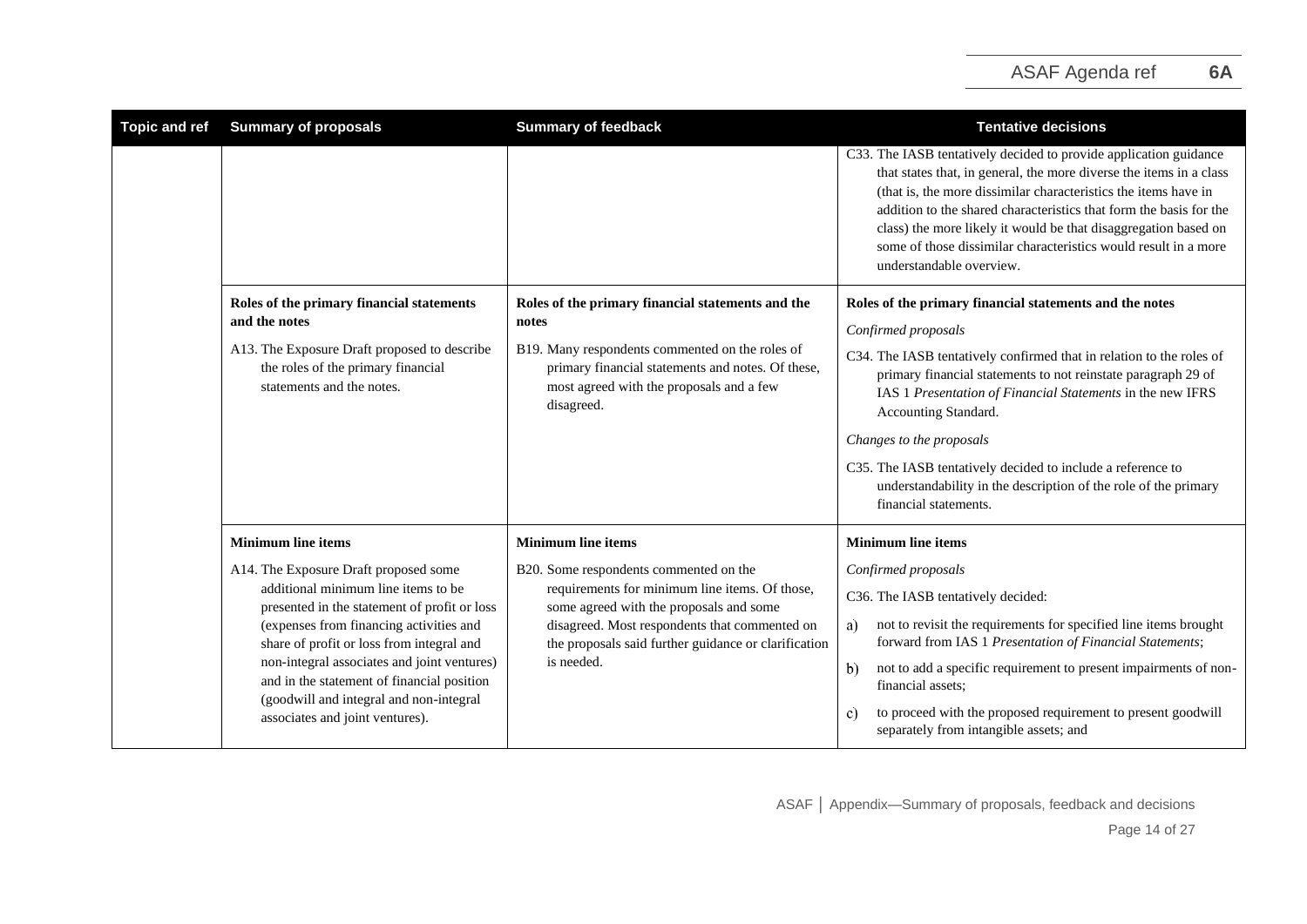| <b>Topic and ref</b>                | <b>Summary of proposals</b>                                                                                                    | <b>Summary of feedback</b>                                                                              | <b>Tentative decisions</b>                                                                                                                                                                                                                                                                                                                   |
|-------------------------------------|--------------------------------------------------------------------------------------------------------------------------------|---------------------------------------------------------------------------------------------------------|----------------------------------------------------------------------------------------------------------------------------------------------------------------------------------------------------------------------------------------------------------------------------------------------------------------------------------------------|
|                                     | A15. The proposed requirements, including<br>those proposed to be carried over from<br>IAS 1, are set out in paragraphs 20–21, |                                                                                                         | to proceed with the proposed requirement for required line<br>d)<br>items to be presented in each affected category in the statement<br>of profit or loss.                                                                                                                                                                                   |
|                                     | 25-28, and B5-B15 of the Exposure Draft<br>and paragraphs BC19-BC27 of the Basis                                               |                                                                                                         | Changes to the proposals                                                                                                                                                                                                                                                                                                                     |
|                                     | for Conclusions on the Exposure Draft                                                                                          |                                                                                                         | C37. The IASB tentatively decided:                                                                                                                                                                                                                                                                                                           |
|                                     | describe the IASB's reasons for these<br>proposals.                                                                            |                                                                                                         | to revise the general principle for the presentation of line items<br>a)<br>in the primary financial statements set out in paragraph 42 of<br>the Exposure Draft by removing the term 'relevant' and instead<br>including a reference to an understandable overview of an<br>entity's income and expenses or assets, liabilities and equity; |
|                                     |                                                                                                                                |                                                                                                         | to require all presentation requirements to apply only when the<br>b)<br>resulting presentation does not detract from the primary<br>financial statement providing an understandable overview;                                                                                                                                               |
|                                     |                                                                                                                                |                                                                                                         | to add application guidance that indicates that in the operating<br>C)<br>category it is unlikely that the presentation of items set out in<br>paragraph 65 of the Exposure Draft would reduce how useful<br>the statement is in providing an understandable overview of the<br>entity's income and expenses;                                |
|                                     |                                                                                                                                |                                                                                                         | to remove the term 'minimum' from paragraph 42 of the<br>d)<br>Exposure Draft; and                                                                                                                                                                                                                                                           |
|                                     |                                                                                                                                |                                                                                                         | not to specify any required line items to be presented in the<br>e)<br>financing category in the statement of profit or loss.                                                                                                                                                                                                                |
|                                     |                                                                                                                                |                                                                                                         | C38. The IASB will discuss other aspects of proposals at a future<br>IASB meeting.                                                                                                                                                                                                                                                           |
| December                            | A16. The Exposure Draft proposed to continue                                                                                   | B21. Most respondents that commented on the                                                             | Confirmed proposals                                                                                                                                                                                                                                                                                                                          |
| 2020                                | to require entities to present in the<br>statement of profit or loss an analysis of                                            | proposals relating to the presentation of operating<br>expenses in the statement of profit or loss. The | C39. The IASB tentatively decided:                                                                                                                                                                                                                                                                                                           |
| <b>AP21F</b><br><b>Disaggregati</b> | operating expenses using either the nature                                                                                     | respondents had mixed views.                                                                            | not to develop a definition of the term 'cost of sales' as part of<br>a)<br>this project.                                                                                                                                                                                                                                                    |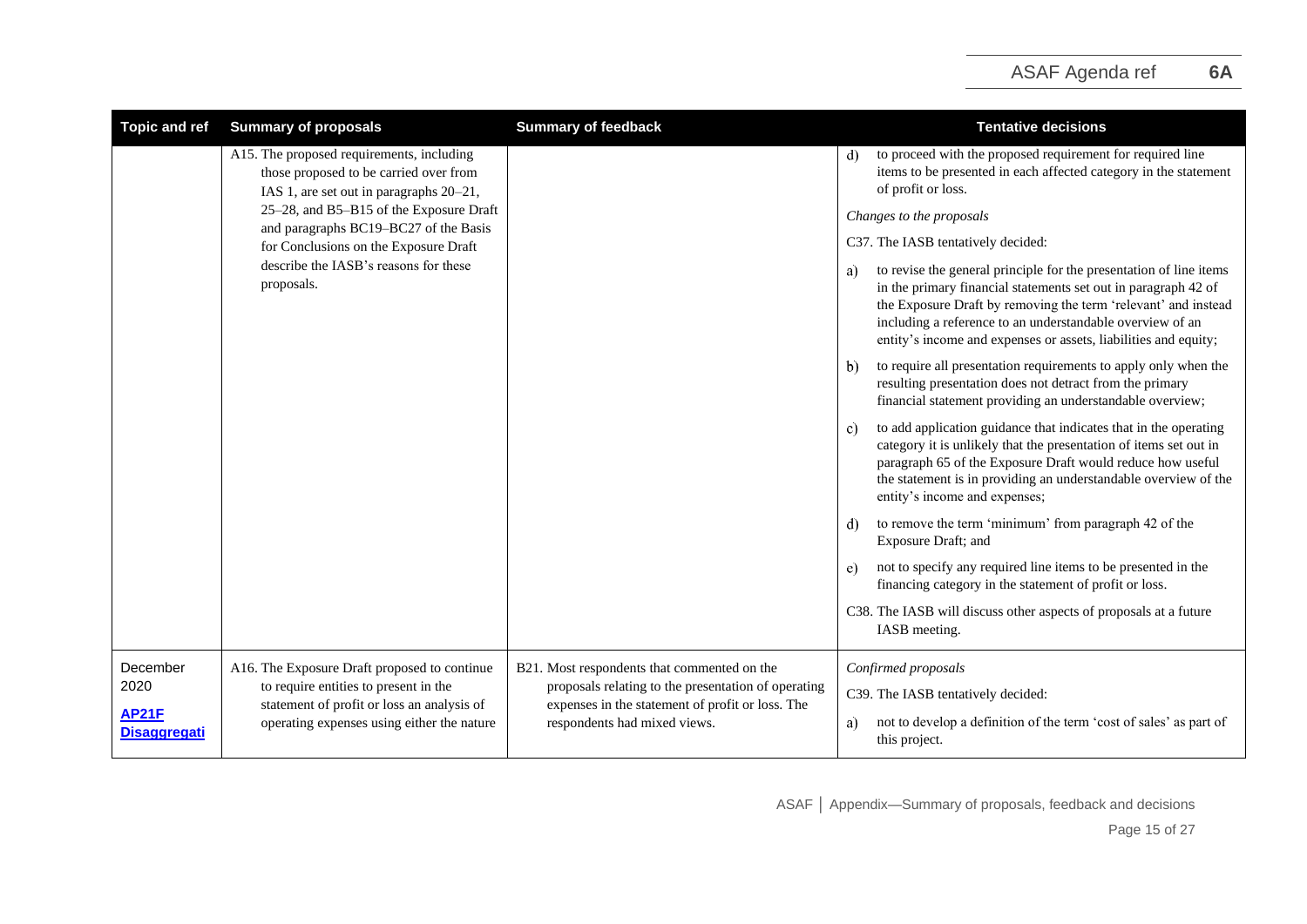| <b>Topic and ref</b>                                                                                                                                                                                                                                                                                                                                                                              | <b>Summary of proposals</b>                                                                                                                                                                                                                                                                                                                                                                                                                                                                                                                                                                                                               | <b>Summary of feedback</b>                                                                                                                                                                                                                                                                                                                                                                                                                                                                                                                                                                                                                                                                                                                                                                                                                                                                                                                                                                                                                                                                                                                                                                                                                                                                                                                                                                                                                                              | <b>Tentative decisions</b>                                                                                                                                                                                                                                                                                                                                                                                                                                                                                                                                                                                                                                                                                                                                                                                                                                                                                                                                                                                                                                                                                                                                                                                                                                   |
|---------------------------------------------------------------------------------------------------------------------------------------------------------------------------------------------------------------------------------------------------------------------------------------------------------------------------------------------------------------------------------------------------|-------------------------------------------------------------------------------------------------------------------------------------------------------------------------------------------------------------------------------------------------------------------------------------------------------------------------------------------------------------------------------------------------------------------------------------------------------------------------------------------------------------------------------------------------------------------------------------------------------------------------------------------|-------------------------------------------------------------------------------------------------------------------------------------------------------------------------------------------------------------------------------------------------------------------------------------------------------------------------------------------------------------------------------------------------------------------------------------------------------------------------------------------------------------------------------------------------------------------------------------------------------------------------------------------------------------------------------------------------------------------------------------------------------------------------------------------------------------------------------------------------------------------------------------------------------------------------------------------------------------------------------------------------------------------------------------------------------------------------------------------------------------------------------------------------------------------------------------------------------------------------------------------------------------------------------------------------------------------------------------------------------------------------------------------------------------------------------------------------------------------------|--------------------------------------------------------------------------------------------------------------------------------------------------------------------------------------------------------------------------------------------------------------------------------------------------------------------------------------------------------------------------------------------------------------------------------------------------------------------------------------------------------------------------------------------------------------------------------------------------------------------------------------------------------------------------------------------------------------------------------------------------------------------------------------------------------------------------------------------------------------------------------------------------------------------------------------------------------------------------------------------------------------------------------------------------------------------------------------------------------------------------------------------------------------------------------------------------------------------------------------------------------------|
| $on - analysis$<br>of operating<br>expenses<br>October 2021<br><b>AP21B</b><br><b>Analysis of</b><br>operating<br>expenses -<br>presentation<br>in the<br>statement of<br>profit or loss<br><b>AP21C</b><br><b>Analysis of</b><br>operating<br>expenses -<br>disclosure in<br>the notes<br>April 2022<br><b>AP21A</b><br><b>Analysis of</b><br>operating<br>expenses by<br>nature in the<br>notes | of expense method or the function of<br>expense method.<br>Method that provides the most useful<br>information and prohibition on mixing the<br>methods<br>A17. The Exposure Draft proposed the method<br>presented should be the one that provides<br>the most useful information to users of<br>financial statements and that entities<br>should not present line items mixing the<br>two methods, with the exceptions of line<br>items that are required line items. In<br>addition, the Exposure Draft proposed to<br>describe the factors to consider when<br>deciding which method of operating<br>expense analysis should be used. | Method that provides the most useful information<br>B22. Many respondents (mainly accountancy bodies<br>and standard-setters) agreed and some (mainly<br>preparers and their representative bodies)<br>disagreed with the proposal to require an entity to<br>select the method of analysis of operating<br>expenses that is most useful;<br>some of those who agreed said that the factors<br>a)<br>included in the application guidance were helpful,<br>including how management reports internally and<br>industry practice.<br>$\mathbf{b}$<br>some of those who disagreed said that entities<br>already consider which method is most useful, so<br>the proposals would require entities to incur<br>additional costs for no reason, and the proposed<br>guidance effectively gives an entity a free choice.<br>Prohibition on mixing the methods<br>B23. Many respondents (mainly users, accountancy<br>bodies and standard-setters) agreed and many<br>(mainly preparers and their representative bodies<br>along with a few users) disagreed with the<br>proposal to prohibit an entity from mixing the<br>methods of analysis of expenses;<br>some of those who agreed said that the mixed<br>a)<br>presentation has emerged over time and the<br>proposals are a good way to reset the boundaries<br>of what is acceptable, and the proposals are not<br>expected to have significant impact on entities,<br>which are not mixing the two methods currently. | to explore retaining the proposal to require an entity to analyse<br>$\mathbf{b}$<br>and present operating expenses in the statement of profit or loss<br>based on their nature or function.<br>Changes to the proposals<br>C40. The IASB tentatively decided to explore:<br>providing limited application guidance on the 'function of<br>a)<br>expense' method set out in paragraph 70 of the Exposure Draft;<br>$\mathbf{b}$<br>providing application guidance to explain that, as a minimum,<br>cost of sales would include inventory expense (if applicable),<br>calculated in accordance with IAS 2 Inventories;<br>withdrawing the proposed prohibition on a mixed presentation<br>c)<br>and instead to provide application guidance in order to improve<br>comparability and help achieve faithful representation; and<br>retaining the proposal to provide application guidance on how<br>d)<br>to determine which presentation method an entity would use to<br>provide the most useful information to users of the financial<br>statements (but modifying that guidance as a consequence of<br>withdrawing the proposal to prohibit a mixed presentation).<br>C41. The IASB will continue discussing these proposals at a future<br>IASB meeting. |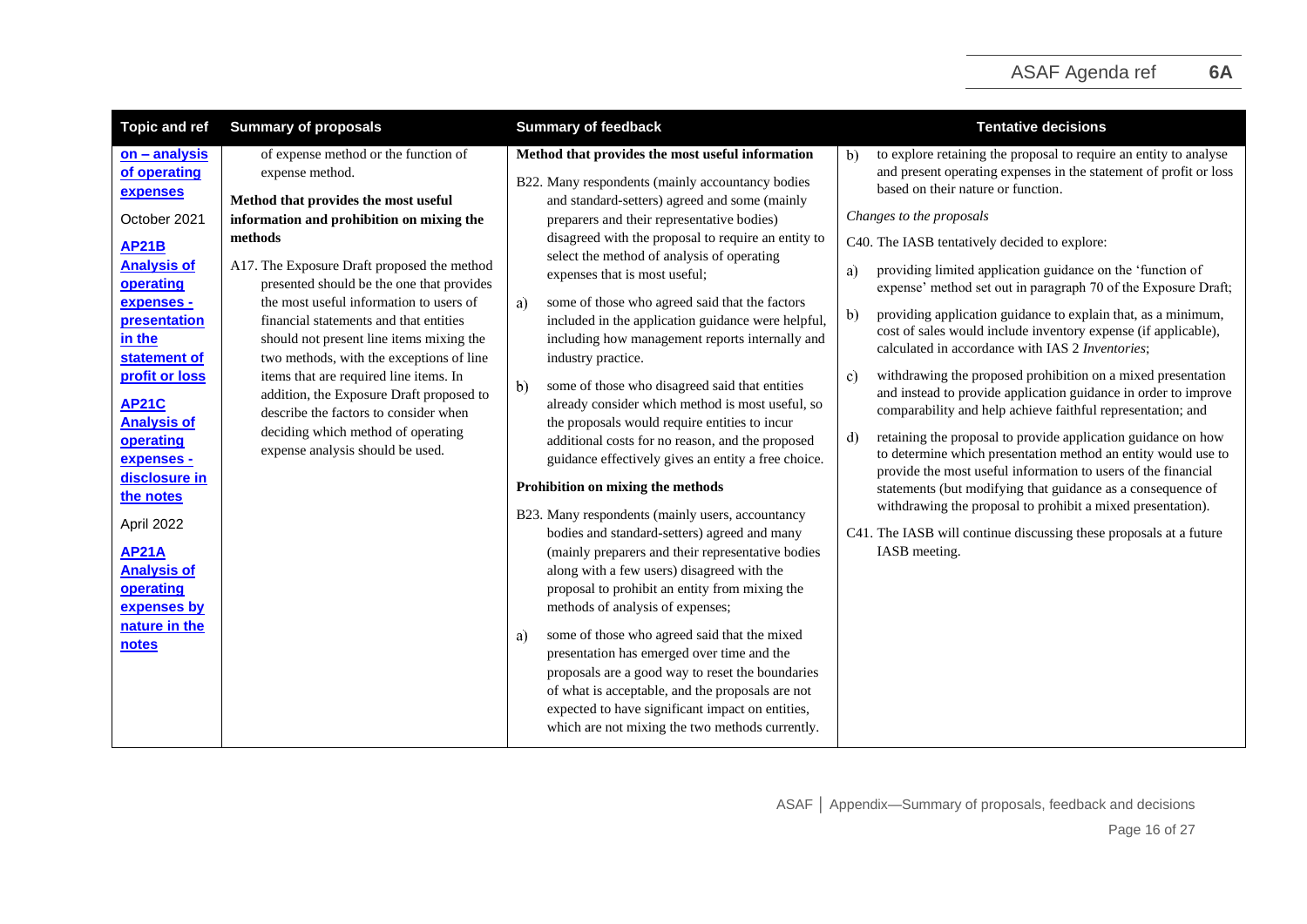| <b>Topic and ref</b> | <b>Summary of proposals</b>                                                                                                                                                                                                                                                                                                                                                                                                                                                                                                                                                                              | <b>Summary of feedback</b>                                                                                                                                                                                                                                                                                                                                                                                                                                                                                                                                                                                                                                                                                                                                                                                                                                                                                                                                                                                                                        | <b>Tentative decisions</b>                                                                                                                                                                                                                                                                                                                                                                                                                                                                                                                                       |
|----------------------|----------------------------------------------------------------------------------------------------------------------------------------------------------------------------------------------------------------------------------------------------------------------------------------------------------------------------------------------------------------------------------------------------------------------------------------------------------------------------------------------------------------------------------------------------------------------------------------------------------|---------------------------------------------------------------------------------------------------------------------------------------------------------------------------------------------------------------------------------------------------------------------------------------------------------------------------------------------------------------------------------------------------------------------------------------------------------------------------------------------------------------------------------------------------------------------------------------------------------------------------------------------------------------------------------------------------------------------------------------------------------------------------------------------------------------------------------------------------------------------------------------------------------------------------------------------------------------------------------------------------------------------------------------------------|------------------------------------------------------------------------------------------------------------------------------------------------------------------------------------------------------------------------------------------------------------------------------------------------------------------------------------------------------------------------------------------------------------------------------------------------------------------------------------------------------------------------------------------------------------------|
|                      |                                                                                                                                                                                                                                                                                                                                                                                                                                                                                                                                                                                                          | some of those who disagreed said that in some<br>b).<br>instances, the mixed method provides the most<br>useful information, and the proposals will not<br>enhance comparability, especially with companies<br>applying US GAAP.                                                                                                                                                                                                                                                                                                                                                                                                                                                                                                                                                                                                                                                                                                                                                                                                                  |                                                                                                                                                                                                                                                                                                                                                                                                                                                                                                                                                                  |
|                      | Total operating expenses by nature in a<br>single note<br>A18. An entity that presents an analysis of<br>operating expenses using the function of<br>expense method in the statement of profit<br>or loss would also be required to disclose<br>in a single note an analysis of its total<br>operating expenses using the nature of<br>expense method.<br>A19. The proposed requirements are set out in<br>paragraphs 68, 72 and B45-B48 of the<br>Exposure Draft and paragraphs BC109-<br>BC114 of the Basis for Conclusions on<br>the Exposure Draft describe the IASB's<br>reasons for the proposals. | Total operating expenses by nature in a single note<br>B24. Many respondents (mainly users, standard-setters<br>and accountancy bodies) agreed and many<br>(mainly preparers and their representative bodies)<br>disagreed with the proposal to require an entity to<br>disclose an analysis of expenses by nature in the<br>notes if they present analysis of expenses by<br>function;<br>some of those who agreed said that the analysis:<br>a)<br>will provide comprehensive information and help<br>users make forecasts, will help reconcile the<br>statement of cash flows with the income<br>statement, and will enhance comparability,<br>because it is less judgmental than analysis by<br>functions.<br>some of those who disagreed with the proposals<br>$\mathbf{b}$<br>said that both methods are equally relevant, but<br>the proposals seem to favour by-nature analysis,<br>and the costs of providing the analysis by nature<br>will be higher than the benefits, including some<br>entities that may not be able to provide the | Total operating expenses by nature in a single note<br>Confirmed proposals<br>C42. The IASB tentatively decided not to explore providing an<br>undue cost relief for the disclosure of information about<br>operating expenses by nature when an entity presents in the<br>statement of profit or loss an analysis of expenses by function.<br>C43. The IASB discussed an educational paper on a partial matrix<br>approach and the next steps at the April 2022 IASB meeting.<br>C44. The IASB will continue discussing these proposals at a future<br>meeting. |
|                      |                                                                                                                                                                                                                                                                                                                                                                                                                                                                                                                                                                                                          | analysis with their existing systems.<br>B25. Feedback from fieldwork identified practical<br>difficulties with the proposed requirements.                                                                                                                                                                                                                                                                                                                                                                                                                                                                                                                                                                                                                                                                                                                                                                                                                                                                                                        |                                                                                                                                                                                                                                                                                                                                                                                                                                                                                                                                                                  |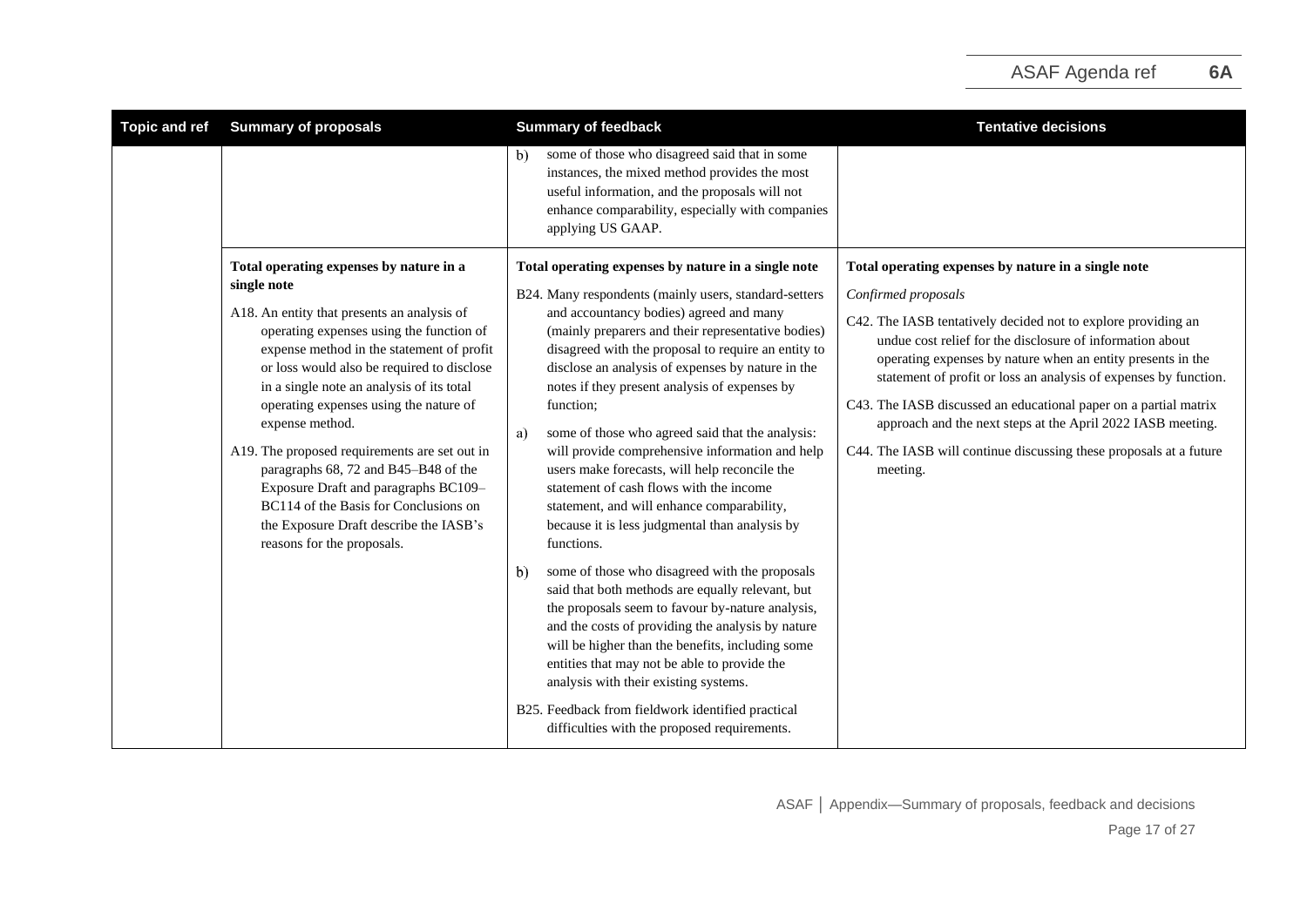| <b>Topic and ref</b>                                                                                                                                                                                                                                                                                                | <b>Summary of proposals</b>                                                                                                                                                                                                                                                                                                                                                                                                                                                                                                                                                                                                                                                                                   | <b>Summary of feedback</b>                                                                                                                                                                                                                                                                                                                                                                                                                                                                                                                                                                                                                                                                                                                                                                                                                                                                                                                                                                                                                                                                                                                       | <b>Tentative decisions</b>                                                                                                                                                                                                                                                                                                                                                                                                                                                                                                                                                                                                                                                                                                                                                                                                                                                                                                                                                                                                                                                                                                                                                                                                                                                                                                        |
|---------------------------------------------------------------------------------------------------------------------------------------------------------------------------------------------------------------------------------------------------------------------------------------------------------------------|---------------------------------------------------------------------------------------------------------------------------------------------------------------------------------------------------------------------------------------------------------------------------------------------------------------------------------------------------------------------------------------------------------------------------------------------------------------------------------------------------------------------------------------------------------------------------------------------------------------------------------------------------------------------------------------------------------------|--------------------------------------------------------------------------------------------------------------------------------------------------------------------------------------------------------------------------------------------------------------------------------------------------------------------------------------------------------------------------------------------------------------------------------------------------------------------------------------------------------------------------------------------------------------------------------------------------------------------------------------------------------------------------------------------------------------------------------------------------------------------------------------------------------------------------------------------------------------------------------------------------------------------------------------------------------------------------------------------------------------------------------------------------------------------------------------------------------------------------------------------------|-----------------------------------------------------------------------------------------------------------------------------------------------------------------------------------------------------------------------------------------------------------------------------------------------------------------------------------------------------------------------------------------------------------------------------------------------------------------------------------------------------------------------------------------------------------------------------------------------------------------------------------------------------------------------------------------------------------------------------------------------------------------------------------------------------------------------------------------------------------------------------------------------------------------------------------------------------------------------------------------------------------------------------------------------------------------------------------------------------------------------------------------------------------------------------------------------------------------------------------------------------------------------------------------------------------------------------------|
| December<br>2020<br><b>AP21G</b><br><b>Disaggregati</b><br>on - unusual<br>income and<br>expenses<br>December<br>2021<br><b>AP21A</b><br><b>Unusual</b><br>income and<br>expenses<br>May 2022<br><b>AP21B</b><br><b>Unusual</b><br>income and<br>expenses<br>(income and<br>expenses<br>with limited<br>recurrence) | Definition of unusual items and disclosures<br>A20. The Exposure Draft proposed introducing<br>a definition of 'unusual income and<br>expenses'; and proposed requiring all<br>entities to disclose unusual income and<br>expenses in a single note. The Exposure<br>Draft also proposed application guidance<br>to help an entity to identify its unusual<br>income and expenses.<br>A21. The proposed requirements are set out in<br>paragraphs 100-102, B67-B75 of the<br>Exposure Draft and paragraphs BC122-<br>BC144 of the Basis for Conclusions on<br>the Exposure Draft describe the IASB's<br>reasons for the proposals and discuss<br>approaches that were considered but<br>rejected by the IASB. | <b>Definition of unusual items</b><br>B26. The key messages from the feedback on the<br>proposals relating to unusual items are:<br>most respondents who commented on this<br>a)<br>question, including almost all users of financial<br>statements, agreed with the IASB defining<br>unusual items. Users explained that they wish to<br>identify recurring or normalised earnings but have<br>to rely on voluntary disclosures by an entity to do<br>so. Defining unusual items and requiring their<br>disclosure would provide consistent input for<br>users' analysis. Other respondents also indicated<br>they expected defining unusual items would<br>provide useful information. A few respondents<br>specifically supported the discipline that they<br>expected a definition would provide, thus<br>reducing opportunistic classification of items as<br>unusual; and<br>however, most of these respondents, including<br>$\mathbf{b}$<br>some users, did not agree with the IASB's<br>definition of unusual items. They said important<br>aspects of the definition were unclear and<br>suggested various clarifications and changes. | Definition of income and expenses with limited recurrence<br>(unusual income and expenses)<br>Changes to the proposals<br>C45. The IASB tentatively decided:<br>to explore how to proceed with a definition of 'unusual income<br>a)<br>and expenses';<br>to remove the reference to 'limited predictive value' from the<br>$\mathbf{b}$<br>definition of 'unusual income and expenses', and clarify in the<br>Accounting Standard that it is a necessary characteristic of<br>unusual income and expenses, not the sole characteristic; and<br>to develop the application guidance accompanying the<br>c)<br>definition of 'unusual income and expenses':<br>i) to clarify that the definition means that 'unusual income<br>and expenses' can be dissimilar in type or amount from<br>income and expenses expected in the future;<br>ii) to help an entity to assess whether similar income or<br>expenses will arise in the future, based on guidance on the<br>assessment of future transactions and other events in other<br>IFRS Accounting Standards; and<br>iii) to explain that in considering whether income or expenses<br>are similar to expected future income or expenses, an entity<br>would consider characteristics of the income and expenses,<br>including the underlying event or transaction that gives rise |
| <b>AP21C</b><br><b>Income and</b><br>expenses<br>with limited<br><b>recurrence</b><br>disclosure                                                                                                                                                                                                                    |                                                                                                                                                                                                                                                                                                                                                                                                                                                                                                                                                                                                                                                                                                               | Those suggestions did not lead to a clear<br>consensus on what an alternative definition should<br>be.<br><b>Disclosures</b><br>B27. Respondents were split evenly on whether or not<br>they supported the proposed disclosure in a single<br>note; some preferred presentation in the statement                                                                                                                                                                                                                                                                                                                                                                                                                                                                                                                                                                                                                                                                                                                                                                                                                                                 | to income or expenses.<br>C46. The IASB tentatively decided:<br>to label the items captured by the definition as 'income and<br>a)<br>expenses with limited recurrence'. The IASB will consider<br>whether to also restrict the use of the label 'unusual income and<br>expenses' at a future meeting.                                                                                                                                                                                                                                                                                                                                                                                                                                                                                                                                                                                                                                                                                                                                                                                                                                                                                                                                                                                                                            |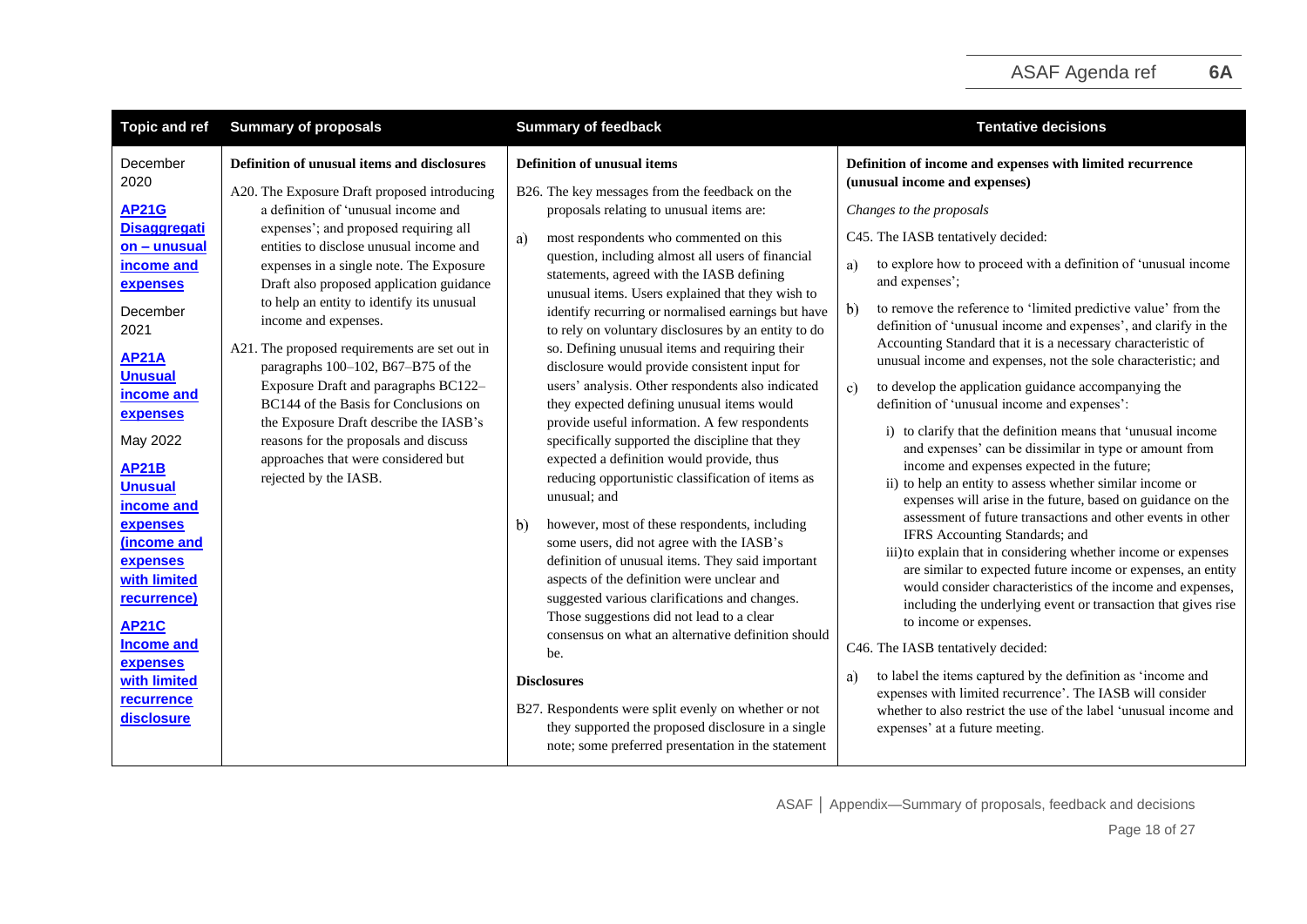| <b>Topic and ref</b> | <b>Summary of proposals</b>                                                     | <b>Summary of feedback</b>                                                                                                                                                                                                                                                                                                                                                                                                                                                                                                                                                                                                                                                                                                                                                                                                                                                                             | <b>Tentative decisions</b>                                                                                                                                                                                                                                                                                                                                                                                                                                                                                                                                                                                                                                                                                                                                                                                                                                                                                                                                                                                                                                                                                                                                                                                                                                                                                                                                                                                                        |
|----------------------|---------------------------------------------------------------------------------|--------------------------------------------------------------------------------------------------------------------------------------------------------------------------------------------------------------------------------------------------------------------------------------------------------------------------------------------------------------------------------------------------------------------------------------------------------------------------------------------------------------------------------------------------------------------------------------------------------------------------------------------------------------------------------------------------------------------------------------------------------------------------------------------------------------------------------------------------------------------------------------------------------|-----------------------------------------------------------------------------------------------------------------------------------------------------------------------------------------------------------------------------------------------------------------------------------------------------------------------------------------------------------------------------------------------------------------------------------------------------------------------------------------------------------------------------------------------------------------------------------------------------------------------------------------------------------------------------------------------------------------------------------------------------------------------------------------------------------------------------------------------------------------------------------------------------------------------------------------------------------------------------------------------------------------------------------------------------------------------------------------------------------------------------------------------------------------------------------------------------------------------------------------------------------------------------------------------------------------------------------------------------------------------------------------------------------------------------------|
|                      |                                                                                 | of profit or loss because it would provide a clear<br>'normalised' profit amount, but others thought<br>that would add clutter to the statement and give<br>too great an incentive for opportunistic labelling<br>of items as unusual; some agreed with disclosure<br>in a single note because it allows easy access to<br>the information and helps in tracking what items<br>are classified as unusual over time. Others said it<br>would be more helpful to include the information<br>in the notes for the specific items of income and<br>expenses in question, for example the notes for<br>IAS 37 provisions or IAS 36 impairments. They<br>also said that the requirement for a single note<br>could lead to duplication of information required<br>by other IFRS Accounting Standards or<br>regulations to be given elsewhere, for example in<br>other notes or in the management commentary. | to proceed with the definition:<br>b)<br>Income and expenses have limited recurrence when it is<br>reasonable to expect that income or expenses that are<br>similar in type and amount will cease, and once ceased will<br>not arise again, before the end of the assessment period.<br>to explore how to define the assessment period, for example by<br>C)<br>linking it to the period of budgets and forecasts or specifying a<br>minimum and/or maximum number of years.<br><b>Disclosures</b><br>C47. The IASB will consider at a future meeting an analysis of the<br>implications in relation to forward-looking information of the<br>disclosure requirement proposed in the Exposure Draft for a<br>narrative description of why income and expenses that are<br>similar in type or amount are not expected to arise for several<br>future annual periods (now the assessment period).<br>Confirmed proposals<br>C48. Subject to the outcome of analysis in C47, the IASB tentatively<br>decided:<br>to continue to include in the definition income and expenses<br>d)<br>that are dissimilar to those expected to arise in the future<br>because they are lower in amount.<br>to reconfirm the proposal to require, for such items of income<br>e)<br>and expenses, disclosure of the amount recognised in the<br>period.<br>C49. The IASB will continue to discuss other aspects of proposals at<br>a future meeting. |
| December<br>2020     | <b>Including management performance</b><br>measures in the financial statements | Including management performance measures in<br>the financial statements                                                                                                                                                                                                                                                                                                                                                                                                                                                                                                                                                                                                                                                                                                                                                                                                                               | Including management performance measures in the financial<br>statements                                                                                                                                                                                                                                                                                                                                                                                                                                                                                                                                                                                                                                                                                                                                                                                                                                                                                                                                                                                                                                                                                                                                                                                                                                                                                                                                                          |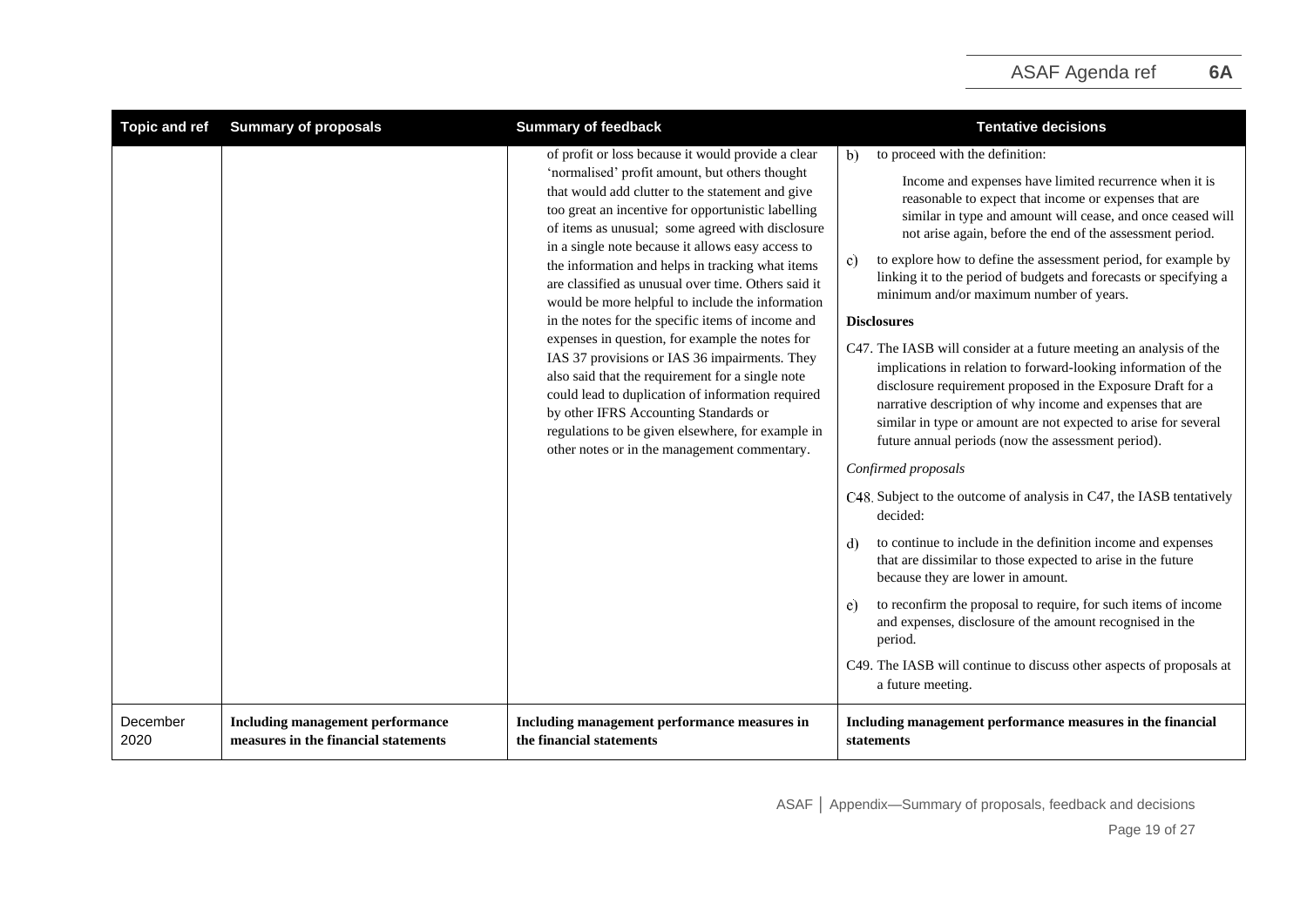| <b>Topic and ref</b>                                                                                                                                                                                                                                                                                                             | <b>Summary of proposals</b>                                                                                                                                                                                                                                                                                                                                                                                                                                                                                                                                                                                                                                                                                                                                                                                                                                                                                                                                                          | <b>Summary of feedback</b>                                                                                                                                                                                                                                                                                                                                                                                                                                                                                                                                                                                                                                                                                                                                                                                                                                                                                                                                                                                                                                                                                                                                                                                                  | <b>Tentative decisions</b>                                                                                                                                                                                                                                                                                                                                                                                                                                                                                                                                                                                                                                                                                                                                                                                                                                                                                                            |
|----------------------------------------------------------------------------------------------------------------------------------------------------------------------------------------------------------------------------------------------------------------------------------------------------------------------------------|--------------------------------------------------------------------------------------------------------------------------------------------------------------------------------------------------------------------------------------------------------------------------------------------------------------------------------------------------------------------------------------------------------------------------------------------------------------------------------------------------------------------------------------------------------------------------------------------------------------------------------------------------------------------------------------------------------------------------------------------------------------------------------------------------------------------------------------------------------------------------------------------------------------------------------------------------------------------------------------|-----------------------------------------------------------------------------------------------------------------------------------------------------------------------------------------------------------------------------------------------------------------------------------------------------------------------------------------------------------------------------------------------------------------------------------------------------------------------------------------------------------------------------------------------------------------------------------------------------------------------------------------------------------------------------------------------------------------------------------------------------------------------------------------------------------------------------------------------------------------------------------------------------------------------------------------------------------------------------------------------------------------------------------------------------------------------------------------------------------------------------------------------------------------------------------------------------------------------------|---------------------------------------------------------------------------------------------------------------------------------------------------------------------------------------------------------------------------------------------------------------------------------------------------------------------------------------------------------------------------------------------------------------------------------------------------------------------------------------------------------------------------------------------------------------------------------------------------------------------------------------------------------------------------------------------------------------------------------------------------------------------------------------------------------------------------------------------------------------------------------------------------------------------------------------|
| <b>AP21H</b><br><b>Management</b><br>performance<br>measures<br>March 2021<br><b>AP21B Scope</b><br>$\underline{\mathsf{of}}$<br>management<br>performance<br>measures -<br>subtotals of<br>income and<br>expenses<br>June 2021<br><b>AP21A Scope</b><br><u>of</u><br>management<br>performance<br>measures<br>September<br>2021 | A22. The Exposure Draft proposed that an<br>entity disclose 'management performance<br>measures' in a single note to the financial<br>statements.<br>A23. Totals or subtotals specified by IFRS<br>Accounting Standards were specifically<br>stated not to be management performance<br>measures and include:<br>totals or subtotals required by the<br>a)<br>Exposure Draft;<br>gross profit or loss (revenue less cost of<br>b)<br>sales) and similar subtotals;<br>$\mathbf{c}$<br>operating profit or loss before<br>depreciation and amortisation;<br>profit or loss from continuing operations;<br>d)<br>and<br>profit or loss before income tax.<br>e)<br>A24. When disclosing management<br>performance measures the Exposure Draft<br>proposed an entity would also be required<br>to comply with the general requirements<br>in IFRS Accounting Standards for<br>information included in financial<br>statements. For example, each<br>management performance measure must | B28. Many respondents, including almost all users,<br>agreed with the IASB's proposals to require the<br>disclosure of management performance measures<br>in the notes to the financial statements. These<br>respondents said that including these measures in<br>the financial statements would provide useful<br>information and that the proposed disclosure<br>requirements would bring needed discipline and<br>transparency.<br>B29. Some respondents disagreed with including<br>management performance measures in the<br>financial statements stating the following reasons:<br>in their view non-GAAP measures are either<br>a)<br>outside the scope of financial statements or do not<br>achieve the objective of financial statements in<br>IAS 1 Presentation of Financial Statements or in<br>the Exposure Draft;<br>including management performance measures in<br>b)<br>the financial statements would increase the costs<br>of preparing financial statements; or<br>$\mathbf{c}$<br>it may be challenging to audit such measures.<br>B30. A few respondents disagreed with including<br>management performance measures in the<br>financial statements because many of these<br>measures are subjective. | Confirmed proposals<br>C50. The IASB tentatively confirmed to require an entity to include<br>information about management performance measures in the<br>financial statements.<br>Scope of management performance measures<br>Confirmed proposals<br>C51. The IASB tentatively confirmed not to further explore<br>expanding the scope of management performance measures to<br>include:<br>measures based on line items presented in the statements of<br>a)<br>financial performance;<br>measures based on the cash flow statement;<br>$\mathbf{b}$<br>measures based on the statement of financial position;<br>c)<br>andratios.<br>Changes to the proposals<br>C52. The IASB tentatively decided to include in the scope of its<br>requirements for management performance measures the<br>numerator or denominator of a ratio, if that numerator or<br>denominator meets the definition of a management performance<br>measure. |
| <b>AP21A</b><br><b>Management</b><br>performance<br>measure and                                                                                                                                                                                                                                                                  | faithfully represent an aspect of the<br>financial performance of the entity and be<br>described in a clear and understandable<br>manner that does not mislead users.                                                                                                                                                                                                                                                                                                                                                                                                                                                                                                                                                                                                                                                                                                                                                                                                                |                                                                                                                                                                                                                                                                                                                                                                                                                                                                                                                                                                                                                                                                                                                                                                                                                                                                                                                                                                                                                                                                                                                                                                                                                             |                                                                                                                                                                                                                                                                                                                                                                                                                                                                                                                                                                                                                                                                                                                                                                                                                                                                                                                                       |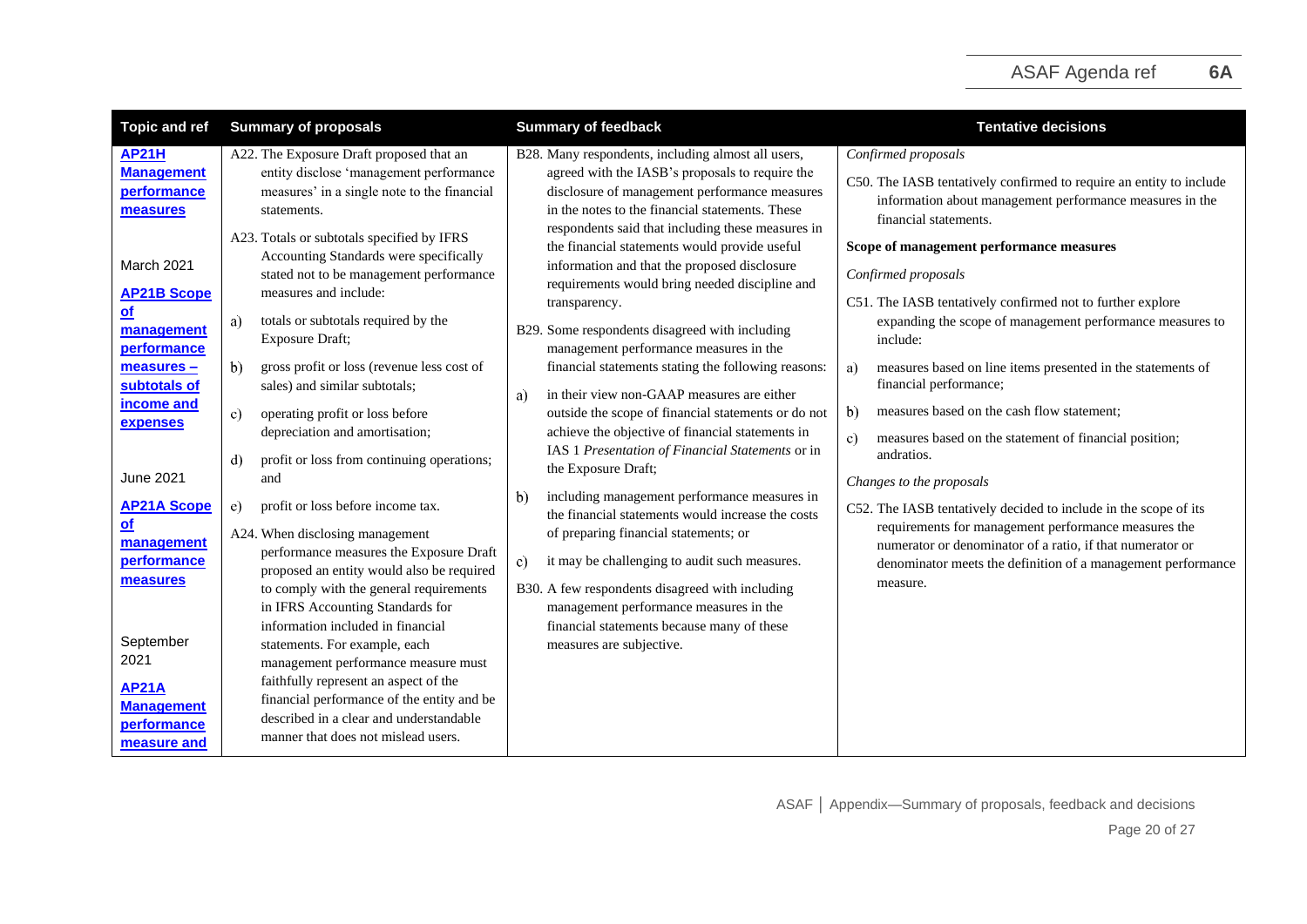| <b>Topic and ref</b>                                                                                                                                                                                                                                                                                                               | <b>Summary of proposals</b>                                                                                                                                                                                                                                                                                                                                                                                                                                                       | <b>Summary of feedback</b>                                                                                                                                                                                                                                                                                                                                                                                                                                                                                                                                                                                                                                                                                                                                                                                                                                                                                                                                                                                                                                                                                | <b>Tentative decisions</b>                                                                                                                                                                                                                                                                                                                                                                                                                                                                                                                                                                                                                                                                                                                                                                                                                                                                                                                                                                                                                                                                                                         |
|------------------------------------------------------------------------------------------------------------------------------------------------------------------------------------------------------------------------------------------------------------------------------------------------------------------------------------|-----------------------------------------------------------------------------------------------------------------------------------------------------------------------------------------------------------------------------------------------------------------------------------------------------------------------------------------------------------------------------------------------------------------------------------------------------------------------------------|-----------------------------------------------------------------------------------------------------------------------------------------------------------------------------------------------------------------------------------------------------------------------------------------------------------------------------------------------------------------------------------------------------------------------------------------------------------------------------------------------------------------------------------------------------------------------------------------------------------------------------------------------------------------------------------------------------------------------------------------------------------------------------------------------------------------------------------------------------------------------------------------------------------------------------------------------------------------------------------------------------------------------------------------------------------------------------------------------------------|------------------------------------------------------------------------------------------------------------------------------------------------------------------------------------------------------------------------------------------------------------------------------------------------------------------------------------------------------------------------------------------------------------------------------------------------------------------------------------------------------------------------------------------------------------------------------------------------------------------------------------------------------------------------------------------------------------------------------------------------------------------------------------------------------------------------------------------------------------------------------------------------------------------------------------------------------------------------------------------------------------------------------------------------------------------------------------------------------------------------------------|
| the scope of<br>public<br>communicati<br>ons<br><b>AP21B</b><br><b>Management</b><br><b>performance</b>                                                                                                                                                                                                                            | A25. However, the Exposure Draft did not<br>propose additional restrictions on<br>management performance measures, such<br>as only allowing an entity's management<br>to provide measures based on amounts<br>recognised and measured in accordance<br>with IFRS Accounting Standards.                                                                                                                                                                                            |                                                                                                                                                                                                                                                                                                                                                                                                                                                                                                                                                                                                                                                                                                                                                                                                                                                                                                                                                                                                                                                                                                           |                                                                                                                                                                                                                                                                                                                                                                                                                                                                                                                                                                                                                                                                                                                                                                                                                                                                                                                                                                                                                                                                                                                                    |
| measures-<br>other aspects<br>of definition<br>October 2021<br><b>AP21D</b><br><b>Operating</b><br>profit or loss<br>before<br>depreciation<br>and<br>amortisation<br>November<br>2021<br><b>AP21A</b><br><b>Management</b><br>performance<br>measures-<br>management'<br>s view of an<br>aspect of<br>performance<br><b>AP21B</b> | Definition of management performance<br>measures<br>A26. The Exposure Draft defined management<br>performance measures as subtotals of<br>income and expenses that:<br>are used in public communications<br>a)<br>outside financial statements;<br>b)<br>complement totals or subtotals specified<br>by IFRS Accounting Standards; and<br>$\circ$ )<br>communicate to users of financial<br>statements management's view of an<br>aspect of an entity's financial<br>performance. | Definition of management performance measures<br>B31. However, most respondents, including users, that<br>agreed with requiring management performance<br>measures in the financial statements, raised<br>concerns about the definition of management<br>performance measures. The two most significant<br>concerns of respondents were:<br>requiring disclosure of all management<br>a)<br>performance measures used in 'public<br>communications' is too wide in scope. Most<br>respondents that raised this concern requested<br>additional guidance or suggested a narrower<br>definition of public communications.<br>management performance measures do not<br>$\mathbf{b}$<br>include measures that would, in their view,<br>equally benefit from being disclosed in the<br>financial statements. Most respondents that raised<br>this concern suggested revising the definition to<br>include other measures such as those based on<br>items presented in the statement of financial<br>position or the statement of cash flows. Many of<br>these respondents said that in their opinion the full | Definition of management performance measures<br>Confirmed proposals<br>C53. The IASB tentatively confirmed to retain:<br>'providing management's view of an aspect of an entity's<br>a)<br>financial performance' as the objective of management<br>performance measures; and<br>'communicate to users of financial statements management's<br>$\mathbf{b}$<br>view of an aspect of an entity's financial performance' in the<br>definition of management performance measures.<br>Changes to the proposals<br>C54. The IASB tentatively decided to amend the definition of<br>management performance measures:<br>to remove the reference to complementing totals or subtotals<br>a)<br>specified by IFRS Accounting Standards; and<br>to state that totals and subtotals specified by IFRS Accounting<br>b)<br>Standards are not management performance measures.<br>C55. The IASB tentatively decided to establish a rebuttable<br>presumption that a subtotal of income and expenses included in<br>public communications outside financial statements represents<br>management's view of an aspect of the entity's financial |
| <b>Management</b>                                                                                                                                                                                                                                                                                                                  |                                                                                                                                                                                                                                                                                                                                                                                                                                                                                   | benefits of the proposals would not be realised<br>without including these additional measures.                                                                                                                                                                                                                                                                                                                                                                                                                                                                                                                                                                                                                                                                                                                                                                                                                                                                                                                                                                                                           | performance. In addition, the IASB tentatively decided to                                                                                                                                                                                                                                                                                                                                                                                                                                                                                                                                                                                                                                                                                                                                                                                                                                                                                                                                                                                                                                                                          |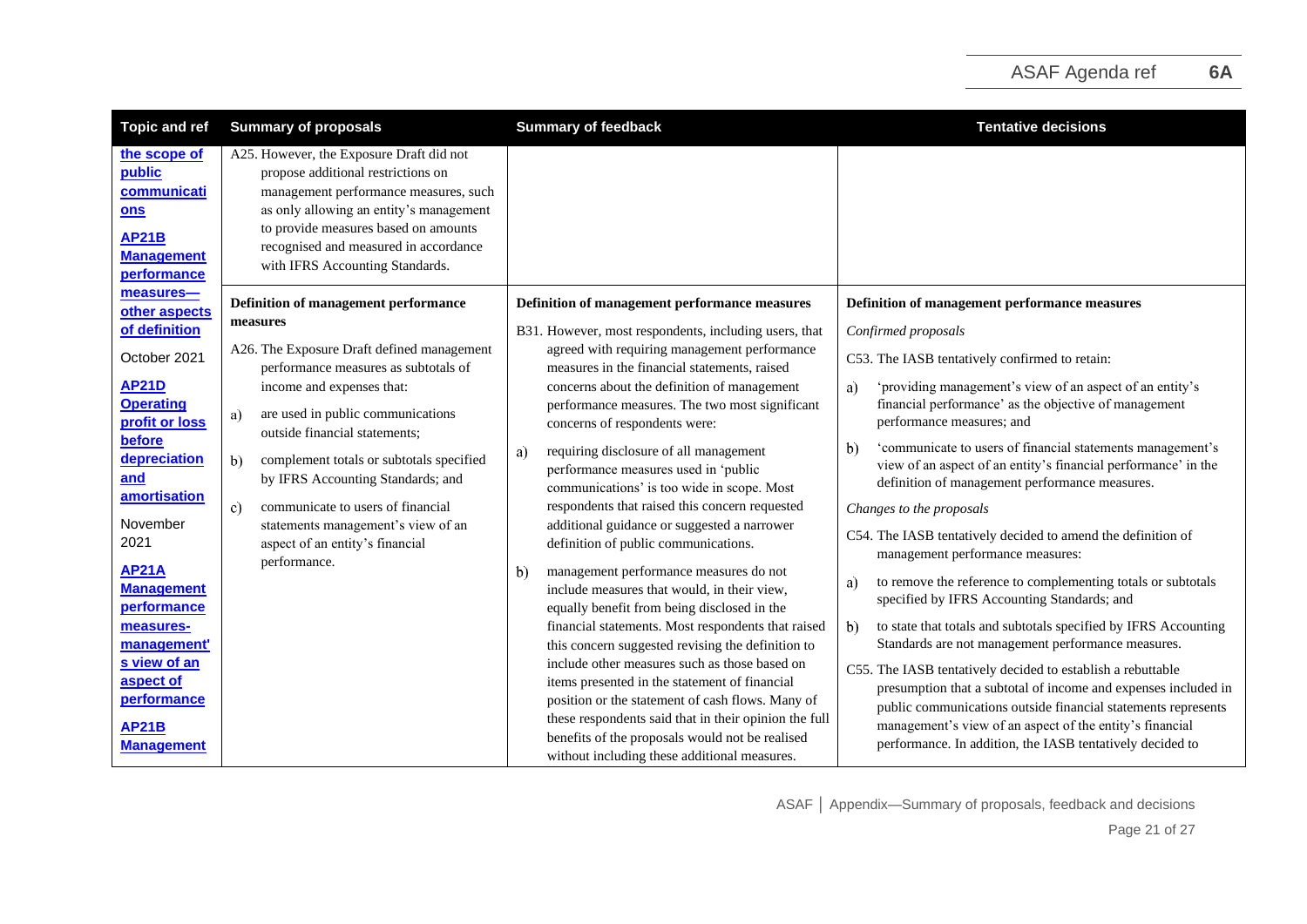<span id="page-21-2"></span><span id="page-21-1"></span><span id="page-21-0"></span>

| <b>Topic and ref</b>                                                                                                                                                                                            | <b>Summary of proposals</b>                                                                                                                                                                                                                                                                                                                                                                                                                                                                                                                       | <b>Summary of feedback</b>                                                                                                                                                                                                                                                                                                                                                                                                                                                                                                                                                                                                                         | <b>Tentative decisions</b>                                                                                                                                                                                                                                                                                                                                                                                                                                                                                                                                                                                                                                                      |
|-----------------------------------------------------------------------------------------------------------------------------------------------------------------------------------------------------------------|---------------------------------------------------------------------------------------------------------------------------------------------------------------------------------------------------------------------------------------------------------------------------------------------------------------------------------------------------------------------------------------------------------------------------------------------------------------------------------------------------------------------------------------------------|----------------------------------------------------------------------------------------------------------------------------------------------------------------------------------------------------------------------------------------------------------------------------------------------------------------------------------------------------------------------------------------------------------------------------------------------------------------------------------------------------------------------------------------------------------------------------------------------------------------------------------------------------|---------------------------------------------------------------------------------------------------------------------------------------------------------------------------------------------------------------------------------------------------------------------------------------------------------------------------------------------------------------------------------------------------------------------------------------------------------------------------------------------------------------------------------------------------------------------------------------------------------------------------------------------------------------------------------|
| performance<br>measures<br>and the                                                                                                                                                                              |                                                                                                                                                                                                                                                                                                                                                                                                                                                                                                                                                   | However, some respondents, including some<br>users, said the proposals had significant benefits,<br>even if they did not include additional measures.                                                                                                                                                                                                                                                                                                                                                                                                                                                                                              | provide high-level application guidance on how to assess<br>whether the entity has reasonable and supportable information<br>to support the rebuttal.                                                                                                                                                                                                                                                                                                                                                                                                                                                                                                                           |
| scope of<br>public<br>communicati<br>ons<br><b>AP21C</b><br><b>Management</b><br>performance<br>measures-                                                                                                       |                                                                                                                                                                                                                                                                                                                                                                                                                                                                                                                                                   |                                                                                                                                                                                                                                                                                                                                                                                                                                                                                                                                                                                                                                                    | C56. The IASB tentatively decided to narrow the scope of public<br>communications considered for the purposes of applying the<br>definition of management performance measures, by excluding<br>oral communications, transcripts and social media posts.<br>C57. The IASB also tentatively decided to add application guidance,<br>but remove the specific requirement about faithful<br>representation.                                                                                                                                                                                                                                                                        |
| faithful<br>representatio                                                                                                                                                                                       | <b>Disclosure requirements</b>                                                                                                                                                                                                                                                                                                                                                                                                                                                                                                                    | <b>Disclosure requirements</b>                                                                                                                                                                                                                                                                                                                                                                                                                                                                                                                                                                                                                     | Disclosure requirements - usefulness and reconciliations                                                                                                                                                                                                                                                                                                                                                                                                                                                                                                                                                                                                                        |
| <u>n</u><br>January 2022<br><b>AP21A</b><br><b>Management</b><br>performance<br>measures-<br><b>Disclosures-</b><br><b>Usefulness</b><br>and<br>reconciliation<br><u>s</u><br><b>AP21B</b><br><b>Management</b> | A27. The Exposure Draft proposed that an<br>entity would be required to disclose<br>specific information about management<br>performance measures, including:<br>a)<br>a description of why the management<br>performance measure communicates<br>management's view of performance;<br>b)<br>a reconciliation to the most directly<br>comparable total or subtotal specified by<br>IFRS Accounting Standards;<br>the income tax effect and the effect on<br>c)<br>non-controlling interests for each item<br>disclosed in the reconciliation; and | B32. Most respondents agreed with the majority of the<br>IASB's proposed disclosure requirements. Many<br>respondents, including all users, said the<br>requirement to reconcile management<br>performance measures to the most directly<br>comparable subtotal specified in IFRS<br>Accounting Standards would increase the<br>transparency and usefulness of information about<br>these measures. Some respondents, particularly<br>users, said the disclosure requirements that would<br>apply when a management performance measure<br>is changed or removed would be particularly<br>useful.<br>B33. However, there was mixed feedback on the | Confirmed proposals<br>C58. The IASB tentatively confirmed:<br>to require an entity to disclose why a management performance<br>a)<br>measure communicates management's view of performance,<br>subject to some drafting considerations relating to the terms<br>'why' and 'how', including an explanation of:<br>i) how the management performance measure is calculated;<br>and<br>ii) how the measure provides useful information about the<br>entity's performance; and<br>to require an entity to disclose a reconciliation between a<br>$\mathbf{b}$<br>management performance measure and the most directly<br>comparable subtotal or total specified in IFRS Accounting |
| performance<br>measures-<br><b>Disclosure of</b><br>tax and NCI                                                                                                                                                 | how the entity determined the income tax<br>d)<br>effect for each item disclosed in the<br>reconciliation.                                                                                                                                                                                                                                                                                                                                                                                                                                        | IASB's proposal to require the disclosure of the<br>tax and non-controlling interest effects of<br>reconciling items between the management<br>performance measure and the most directly<br>comparable subtotals specified in IFRS                                                                                                                                                                                                                                                                                                                                                                                                                 | Standards.<br>Changes to the proposals<br>C59. The IASB tentatively decided:                                                                                                                                                                                                                                                                                                                                                                                                                                                                                                                                                                                                    |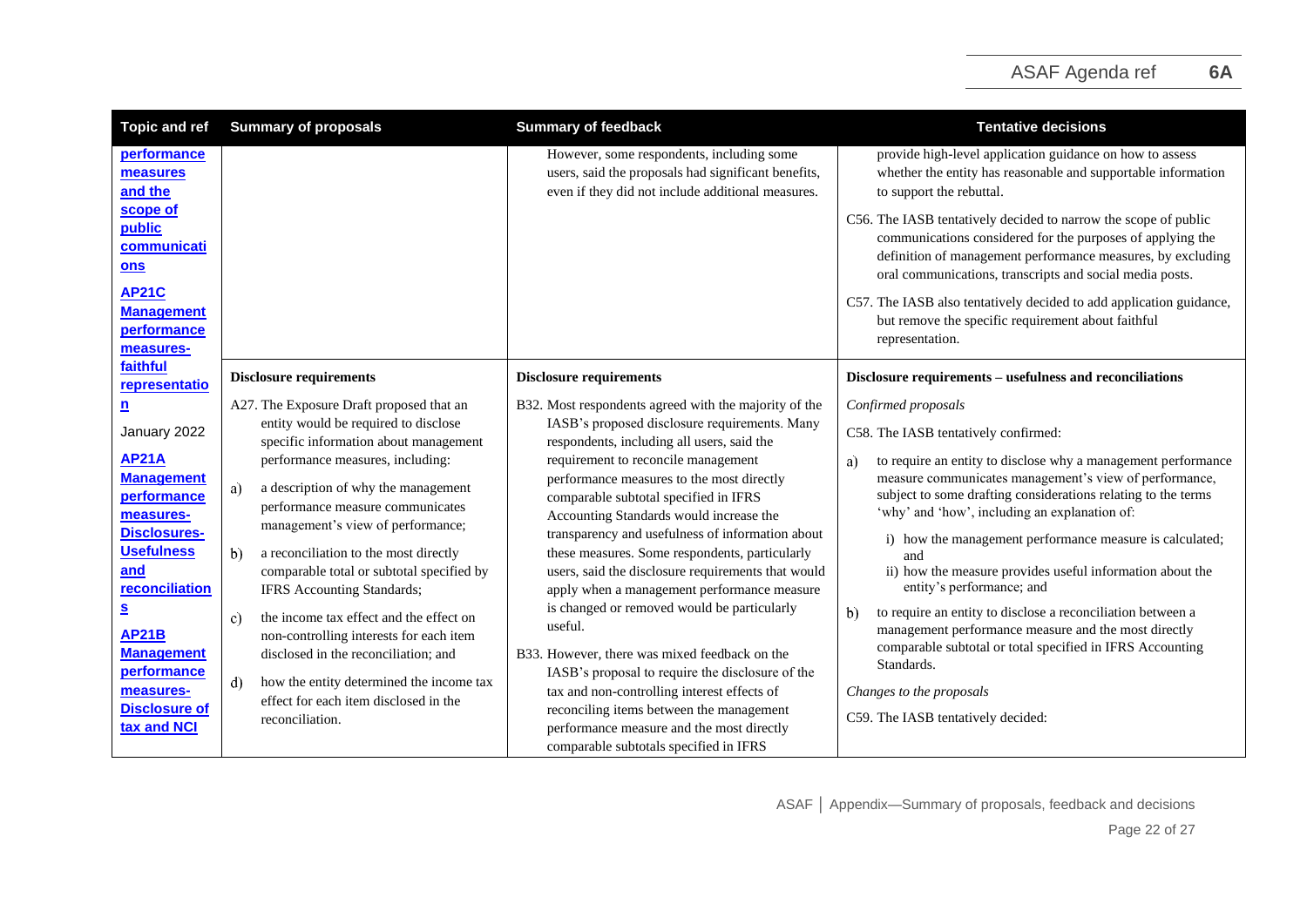| <b>Topic and ref</b>                                                                                                                                                                                                               | <b>Summary of proposals</b>                                                                                                                                                                                                                                                                                                                                                                                                                                                                                                                                                                                                                                                                                                                                                                                                                                                                                                                                                                                                                                                                                                         | <b>Summary of feedback</b>                                                                                                                                                                                                                                                                                                                                                                                                                                                                                                                                                                 | <b>Tentative decisions</b>                                                                                                                                                                                                                                                                                                                                                                                                                                                                                                                                                                                                                                                                                                                                                                                                                                                                                                                                                                                                                                                                                                                                                                                                                                                                                                                                                                                                                                                                                                                                                                                                   |
|------------------------------------------------------------------------------------------------------------------------------------------------------------------------------------------------------------------------------------|-------------------------------------------------------------------------------------------------------------------------------------------------------------------------------------------------------------------------------------------------------------------------------------------------------------------------------------------------------------------------------------------------------------------------------------------------------------------------------------------------------------------------------------------------------------------------------------------------------------------------------------------------------------------------------------------------------------------------------------------------------------------------------------------------------------------------------------------------------------------------------------------------------------------------------------------------------------------------------------------------------------------------------------------------------------------------------------------------------------------------------------|--------------------------------------------------------------------------------------------------------------------------------------------------------------------------------------------------------------------------------------------------------------------------------------------------------------------------------------------------------------------------------------------------------------------------------------------------------------------------------------------------------------------------------------------------------------------------------------------|------------------------------------------------------------------------------------------------------------------------------------------------------------------------------------------------------------------------------------------------------------------------------------------------------------------------------------------------------------------------------------------------------------------------------------------------------------------------------------------------------------------------------------------------------------------------------------------------------------------------------------------------------------------------------------------------------------------------------------------------------------------------------------------------------------------------------------------------------------------------------------------------------------------------------------------------------------------------------------------------------------------------------------------------------------------------------------------------------------------------------------------------------------------------------------------------------------------------------------------------------------------------------------------------------------------------------------------------------------------------------------------------------------------------------------------------------------------------------------------------------------------------------------------------------------------------------------------------------------------------------|
| March 2022<br><b>AP21B</b><br><b>Management</b><br>performance<br>measures-<br>location and<br>cross-<br>referencing<br>May 2022<br><b>AP21A</b><br><b>Management</b><br>performance<br>measures -<br>disclosure of<br>tax and NCI | A28. If an entity changed the calculation of its<br>management performance measures,<br>introduced a new management<br>performance measure or removed a<br>previously disclosed management<br>performance measure the Exposure Draft<br>proposed it would be required to:<br>disclose sufficient explanation for users to<br>a)<br>understand the change, addition or<br>removal and its effects;<br>disclose the reasons for the change,<br>b)<br>addition or removal; and<br>restate its comparative information,<br>c)<br>including in the required note disclosures,<br>to reflect the change, addition or removal.<br>A29. The Exposure Draft also proposed that an<br>entity be prohibited from using columns<br>to present management performance<br>measures in the statement(s) of financial<br>performance.<br>A30. The proposed requirements are set out in<br>paragraphs 103-110 of the Exposure<br>Draft and paragraphs BC145-BC180 of<br>the Basis for Conclusions on the Exposure<br>Draft describe the IASB's reasons for the<br>proposals and discuss approaches that<br>were considered but rejected by the IASB. | Accounting Standards. While many users agreed<br>with the disclosure requirements, some other<br>respondents said that it would be costly to obtain<br>the information, a more onerous disclosure<br>requirement than the disclosures required for<br>items in the statement of profit and loss, or<br>contrary to management performance measures<br>communicating a management view to require the<br>information. It would be contrary to<br>communicating a management view because<br>information about tax and non-controlling interest<br>effects is not always used by management. | to provide additional application guidance to support the<br>a)<br>proposed requirement described in $(C58(a))$ . The guidance<br>would clarify that, where doing so would be necessary for a<br>user of financial statements to understand why a management<br>performance measure communicates management's view of<br>performance, the explanations described in (C58(a)(i)) and<br>(C58(a)(ii)) would refer to the individual reconciling items.<br>to require an entity to disclose, for each reconciling item, the<br>$\mathbf{b}$<br>$amount(s) related to each line item(s) in the statement(s) of$<br>financial performance.<br>Disclosure of tax and NCI<br>C60. The IASB discussed feedback on the proposal to require an<br>entity to disclose the effects of tax and non-controlling interests<br>for individual items in the reconciliation between a<br>management performance measure and the most directly<br>comparable subtotal or total specified in IFRS Accounting<br>Standards. The IASB asked for further information about<br>entities that already disclose the tax effects of such reconciling<br>items; in particular, how they calculate the tax effect.<br>Confirmed proposals<br>C61. The IASB tentatively confirmed the proposed requirement to<br>disclose the income tax effect and the effect on non-controlling<br>interests of each item disclosed in the reconciliation between a<br>management performance measure and the most directly<br>comparable subtotal or total specified by IFRS Accounting<br>Standards.<br>Changes to the proposals<br>C62. The IASB tentatively decided: |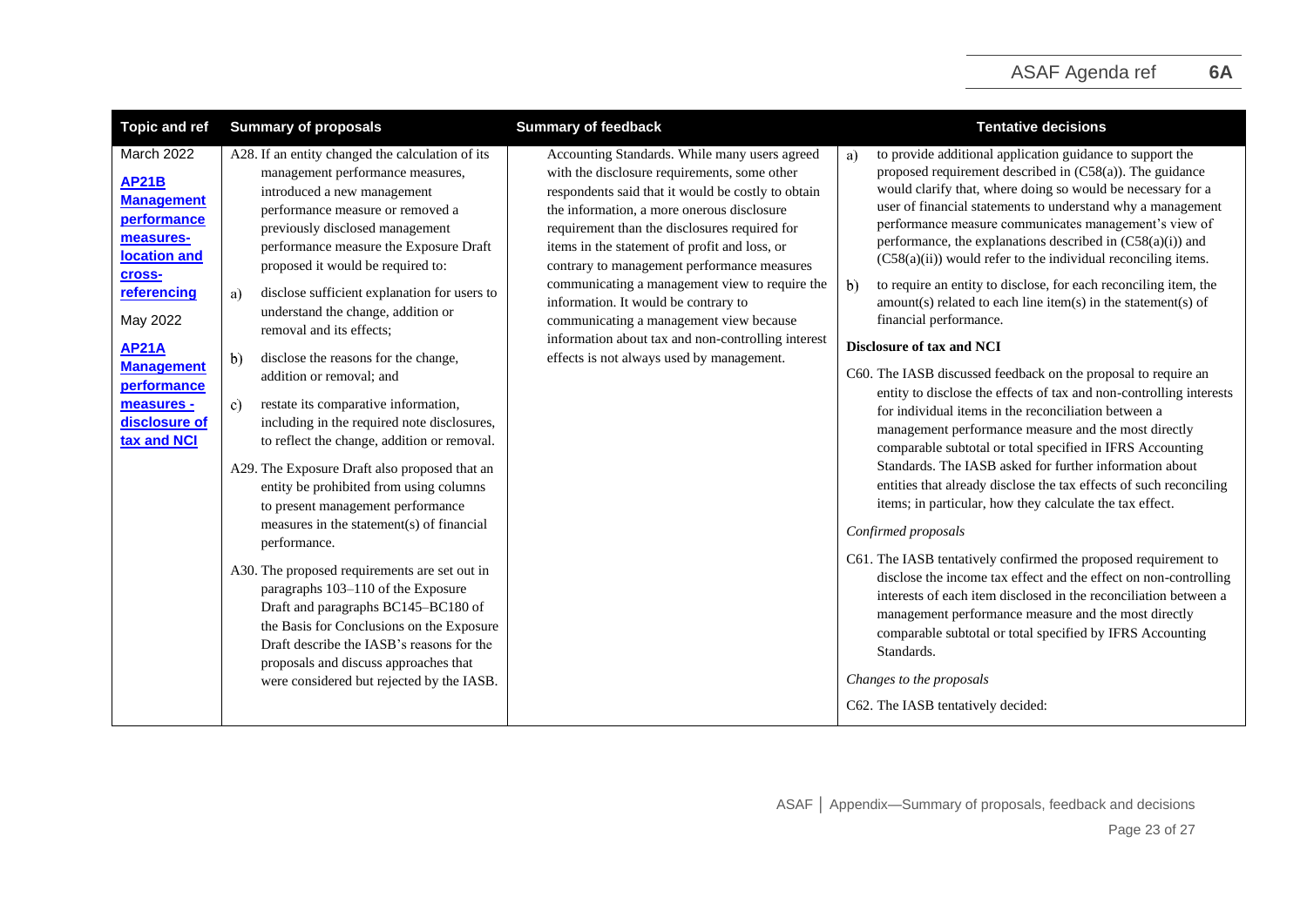<span id="page-23-0"></span>

| <b>Topic and ref</b> | <b>Summary of proposals</b> | <b>Summary of feedback</b> | <b>Tentative decisions</b>                                                                                                                                                                                                                                                                                                                                                                                                                             |
|----------------------|-----------------------------|----------------------------|--------------------------------------------------------------------------------------------------------------------------------------------------------------------------------------------------------------------------------------------------------------------------------------------------------------------------------------------------------------------------------------------------------------------------------------------------------|
|                      |                             |                            | to revise the requirement specifying how to calculate the<br>a)<br>income tax effect to require an entity either to calculate:                                                                                                                                                                                                                                                                                                                         |
|                      |                             |                            | iii) the tax effects of the underlying transaction(s) at the<br>statutory tax rate(s) applicable to the transaction(s) in the<br>relevant jurisdictions(s); or<br>iv) the tax effects described in (i) and then to allocate any<br>other income tax effects related to the underlying<br>transaction(s) based on a reasonable pro rata allocation of<br>current and deferred tax, or on another method that<br>achieves a more appropriate allocation. |
|                      |                             |                            | C63. The IASB noted that the tentative decision means the approach<br>in $C62(a)(iii)$ is effectively a backstop, and asked the staff to<br>consider whether there is an approach that maintains this<br>backstop whilst allowing entities to use a wider range of<br>approaches that would improve the balance between costs and<br>benefits. The IASB will continue discussing this aspect of<br>proposal at a future meeting.                       |
|                      |                             |                            | <b>Location and cross-referencing</b>                                                                                                                                                                                                                                                                                                                                                                                                                  |
|                      |                             |                            | Confirmed proposals                                                                                                                                                                                                                                                                                                                                                                                                                                    |
|                      |                             |                            | C64. The IASB tentatively confirmed:                                                                                                                                                                                                                                                                                                                                                                                                                   |
|                      |                             |                            | the proposed requirement to disclose information about<br>a)<br>management performance measures in a single note to the<br>financial statements; and                                                                                                                                                                                                                                                                                                   |
|                      |                             |                            | not to add any requirements relating to an entity including<br>b)<br>disclosures about management performance measures in the<br>financial statements by reference to another document.                                                                                                                                                                                                                                                                |
|                      |                             |                            | C65. The IASB will discuss other aspects of proposals at a future<br>meeting.                                                                                                                                                                                                                                                                                                                                                                          |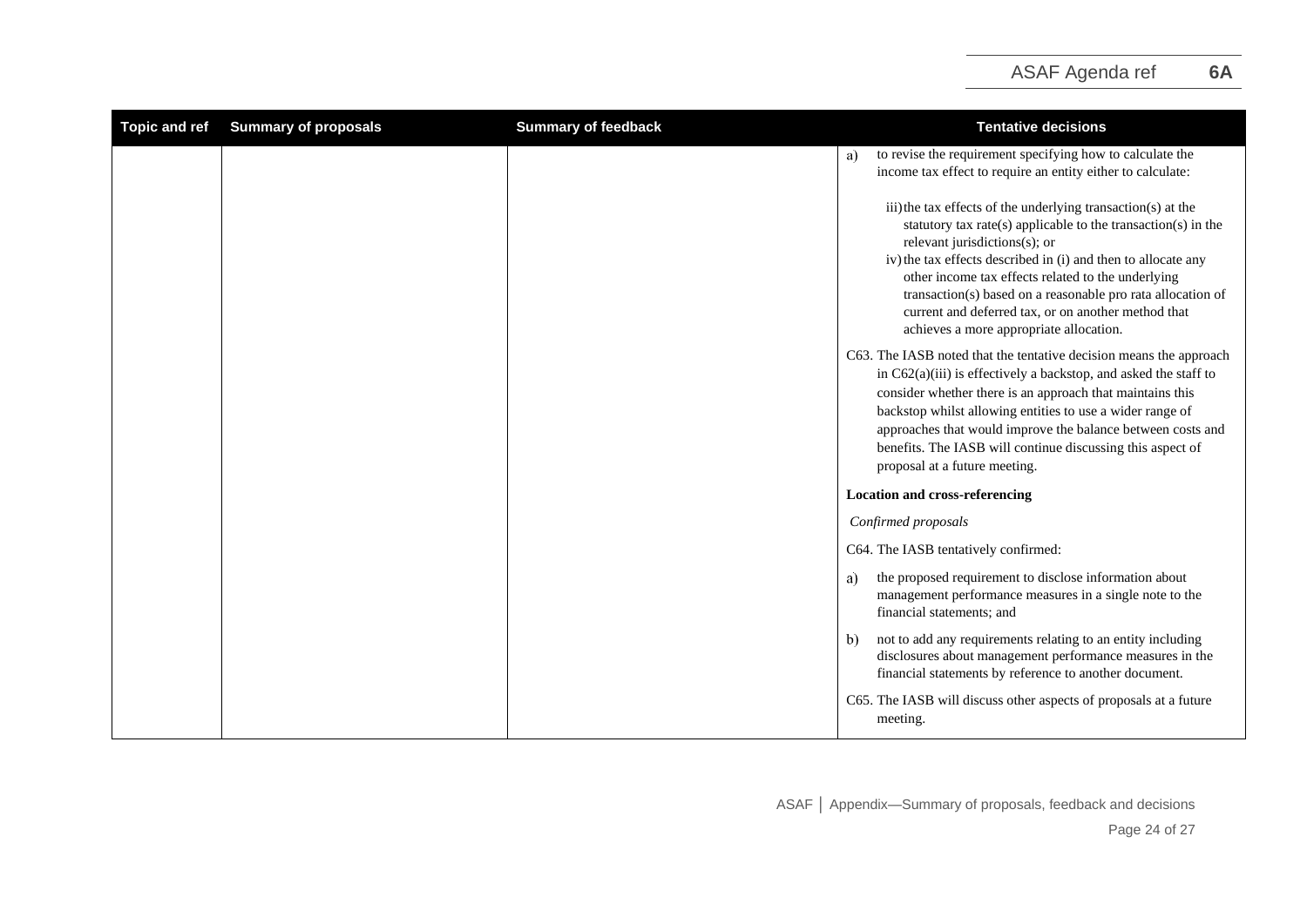| <b>Topic and ref</b>                                                                                 | <b>Summary of proposals</b>                                                                                                                                                                                                                                                                                                                                                                                                                                                                                                                                                                    | <b>Summary of feedback</b>                                                                                                                                                                                                                                                                                                                                                                                                                                                                                                                              | <b>Tentative decisions</b>                                                                                                                                                                                                                                                                                                                                                                                                                                                                                                                                                                                                                                                                                                                                                                                                                                                                                                                                                                                                       |
|------------------------------------------------------------------------------------------------------|------------------------------------------------------------------------------------------------------------------------------------------------------------------------------------------------------------------------------------------------------------------------------------------------------------------------------------------------------------------------------------------------------------------------------------------------------------------------------------------------------------------------------------------------------------------------------------------------|---------------------------------------------------------------------------------------------------------------------------------------------------------------------------------------------------------------------------------------------------------------------------------------------------------------------------------------------------------------------------------------------------------------------------------------------------------------------------------------------------------------------------------------------------------|----------------------------------------------------------------------------------------------------------------------------------------------------------------------------------------------------------------------------------------------------------------------------------------------------------------------------------------------------------------------------------------------------------------------------------------------------------------------------------------------------------------------------------------------------------------------------------------------------------------------------------------------------------------------------------------------------------------------------------------------------------------------------------------------------------------------------------------------------------------------------------------------------------------------------------------------------------------------------------------------------------------------------------|
|                                                                                                      | Operating profit or loss before depreciation<br>and amortisation                                                                                                                                                                                                                                                                                                                                                                                                                                                                                                                               | Operating profit or loss before depreciation and<br>amortisation                                                                                                                                                                                                                                                                                                                                                                                                                                                                                        | Operating profit or loss before depreciation, amortisation, and<br>specified impairments                                                                                                                                                                                                                                                                                                                                                                                                                                                                                                                                                                                                                                                                                                                                                                                                                                                                                                                                         |
|                                                                                                      | A31. The Exposure Draft did not propose<br>defining EBITDA. However, the IASB<br>proposed to exempt from the disclosure<br>requirements for management<br>performance measures a subtotal<br>calculated as operating profit or loss<br>before depreciation and amortisation. The<br>IASB considered, but rejected, describing<br>the subtotal operating profit or loss before<br>depreciation and amortisation as<br>EBITDA.<br>A32. Paragraphs BC172-BC173 of the Basis<br>for Conclusions on the Exposure Draft<br>explain why the IASB has not proposed<br>requirements relating to EBITDA. | B34. Most respondents, including most users, agreed<br>with the IASB's proposal not to define earnings<br>before interest, tax, depreciation and amortisation<br>(EBITDA). These respondents said they agreed<br>that there was no consensus on what EBITDA<br>represents, that its use varies widely and that it is<br>not applicable to some industries.<br>B35. Some respondents, including some users,<br>disagreed saying the IASB should define<br>EBITDA because it is a widely used measure that<br>would benefit from a consistent definition. | Changes to the proposals<br>C66. The IASB tentatively decided:<br>to specify an operating profit or loss before depreciation and<br>a)<br>amortisation subtotal that excludes impairments of assets within<br>the scope of IAS 36 Impairment of Assets;<br>to do this by amending the specified subtotal 'operating profit<br>$\mathbf{b}$<br>or loss before depreciation and amortisation', rather than adding<br>an additional subtotal to the list of specified subtotals;<br>to label the amended specified subtotal as 'operating profit or<br>c)<br>loss before depreciation, amortisation, and specified<br>impairments';<br>not explicitly to prohibit 'EBITDA' as a label for an 'operating<br>d)<br>profit or loss before depreciation, amortisation and specified<br>impairments' subtotal, but to explain in the Basis for<br>Conclusions that such a label would rarely be a faithful<br>representation for the subtotal; and<br>to include no further specific requirements in relation to this<br>e)<br>subtotal. |
| December<br>2020/ January<br>2021<br><b>AP211</b><br><b>Statement of</b><br>cash flows<br>March 2021 | <b>Starting point for indirect method</b><br>A33. The Exposure Draft proposed requiring an<br>entity to use the operating profit or loss<br>subtotal as the starting point for the<br>indirect method of reporting cash flows<br>from operating activities.                                                                                                                                                                                                                                                                                                                                    | <b>Starting point for indirect method</b><br>B36. The key messages from the feedback on the<br>proposals relating to the statement of cash flows<br>are:<br>many respondents did not comment on the<br>a)<br>proposals; and<br>of those respondents that did comment, many<br>$\mathbf{b}$<br>agreed with the proposals saying that the                                                                                                                                                                                                                 | <b>Starting point for indirect method</b><br>Confirmed proposals<br>C67. The IASB tentatively confirmed to require an entity to use the<br>operating profit or loss subtotal as the starting point for the<br>indirect method of reporting cash flows from operating<br>activities.                                                                                                                                                                                                                                                                                                                                                                                                                                                                                                                                                                                                                                                                                                                                              |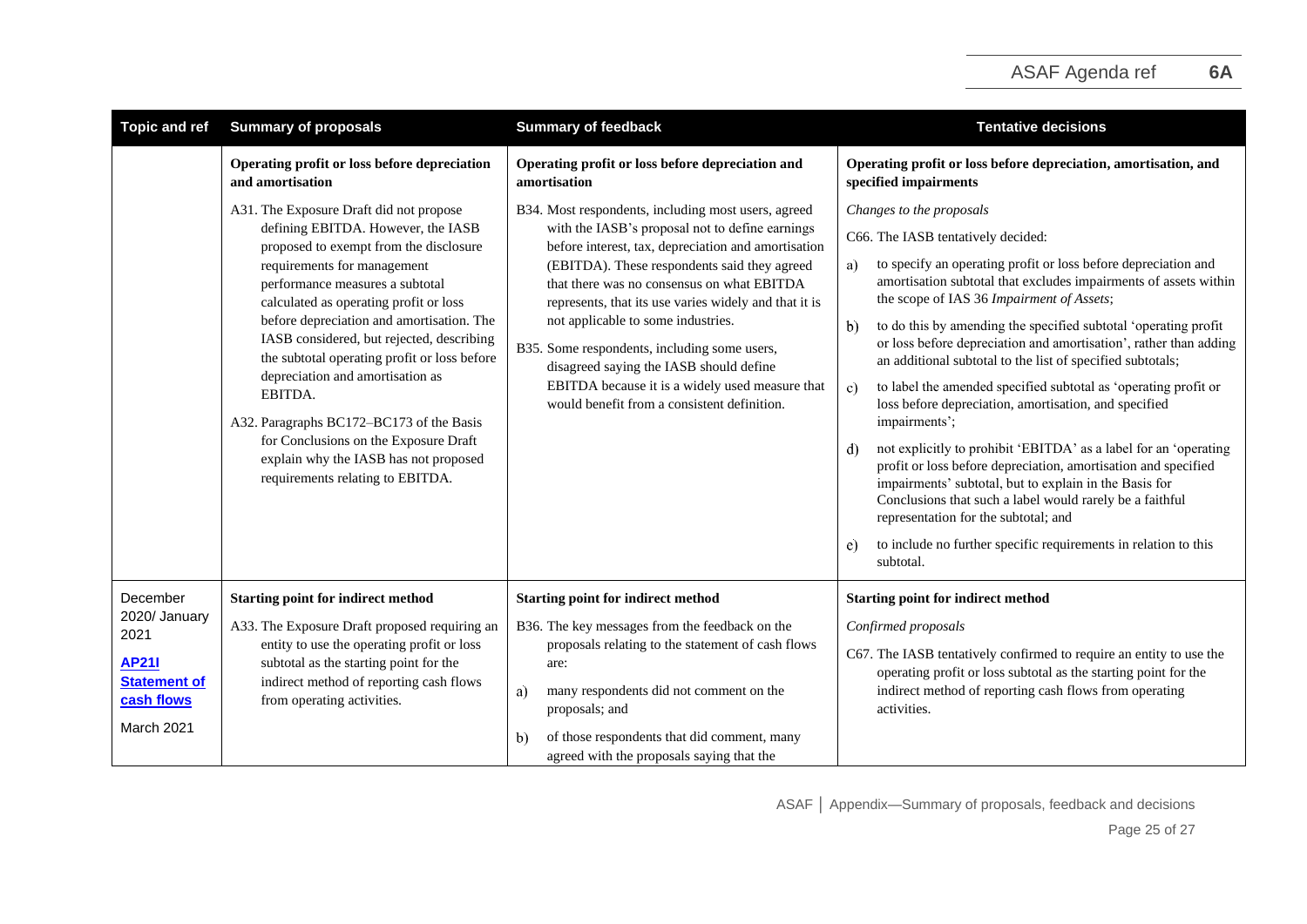| <b>Topic and ref</b>                              | <b>Summary of proposals</b>                                                                                                                                                                                                                                                                                               |                         |                                                                                                                                                                            | <b>Summary of feedback</b>                                                                                                                                                                                                                                                                                                                                                                      | <b>Tentative decisions</b>                                                                                                                                                                                                                                                                                                                                                                                                                                                       |
|---------------------------------------------------|---------------------------------------------------------------------------------------------------------------------------------------------------------------------------------------------------------------------------------------------------------------------------------------------------------------------------|-------------------------|----------------------------------------------------------------------------------------------------------------------------------------------------------------------------|-------------------------------------------------------------------------------------------------------------------------------------------------------------------------------------------------------------------------------------------------------------------------------------------------------------------------------------------------------------------------------------------------|----------------------------------------------------------------------------------------------------------------------------------------------------------------------------------------------------------------------------------------------------------------------------------------------------------------------------------------------------------------------------------------------------------------------------------------------------------------------------------|
| <b>AP21C</b><br><b>Statement of</b><br>cash flows |                                                                                                                                                                                                                                                                                                                           |                         |                                                                                                                                                                            | proposals would result in a consistent presentation<br>that would enhance comparability between<br>entities.                                                                                                                                                                                                                                                                                    |                                                                                                                                                                                                                                                                                                                                                                                                                                                                                  |
|                                                   | <b>Classification of interest and dividend cash</b><br>flows<br>A34. The Exposure Draft also proposed<br>reducing the presentation alternatives<br>currently permitted by IAS 7 and<br>requiring that, in the statement of cash<br>flows, an entity classifies interest and<br>dividend cash flows as shown in the table. |                         |                                                                                                                                                                            | <b>Classification of interest and dividend cash flows</b><br>B37. The main concern of those that did not agree was<br>the lack of alignment between the statement of<br>cash flows and the statement of profit or loss,<br>which was also raised as a concern by some<br>fieldwork participants.<br>B38. Some respondents requested a comprehensive<br>review of IAS 7 Statement of Cash Flows. | <b>Classification of interest and dividend cash flows</b><br>Confirmed proposals<br>C68. The IASB tentatively confirmed proposals relating to the<br>classification of interest paid and dividend cash flows for<br>entities other than those for which investing and financing are<br>main business activities. Accordingly, interest and dividends<br>paid would be classified as financing activities, and dividends<br>received would be classified as investing activities. |
|                                                   | <b>Cash flow</b><br>item                                                                                                                                                                                                                                                                                                  | <b>Most</b><br>entities | <b>Specified</b><br>entities <sup>9</sup>                                                                                                                                  |                                                                                                                                                                                                                                                                                                                                                                                                 | C69. The IASB will discuss the classification of interest received at a<br>future IASB meeting.                                                                                                                                                                                                                                                                                                                                                                                  |
|                                                   | Interest<br>paid                                                                                                                                                                                                                                                                                                          | Financing               | Accounting<br>policy choice,<br>possible location<br>depends on the<br>classification of<br>the related<br>income and<br>expenses in the<br>statement of<br>profit or loss |                                                                                                                                                                                                                                                                                                                                                                                                 |                                                                                                                                                                                                                                                                                                                                                                                                                                                                                  |
|                                                   | Interest<br>received                                                                                                                                                                                                                                                                                                      | Investing               |                                                                                                                                                                            |                                                                                                                                                                                                                                                                                                                                                                                                 |                                                                                                                                                                                                                                                                                                                                                                                                                                                                                  |
|                                                   | Dividends<br>received                                                                                                                                                                                                                                                                                                     | Investing               |                                                                                                                                                                            |                                                                                                                                                                                                                                                                                                                                                                                                 |                                                                                                                                                                                                                                                                                                                                                                                                                                                                                  |
|                                                   | Dividends<br>paid                                                                                                                                                                                                                                                                                                         | Financing               |                                                                                                                                                                            |                                                                                                                                                                                                                                                                                                                                                                                                 |                                                                                                                                                                                                                                                                                                                                                                                                                                                                                  |

<sup>&</sup>lt;sup>9</sup> An entity that provides financing to customers as a main business activity or in the course of its main business activities invests in assets that generate a return individually and largely independently of the entity's other resources.